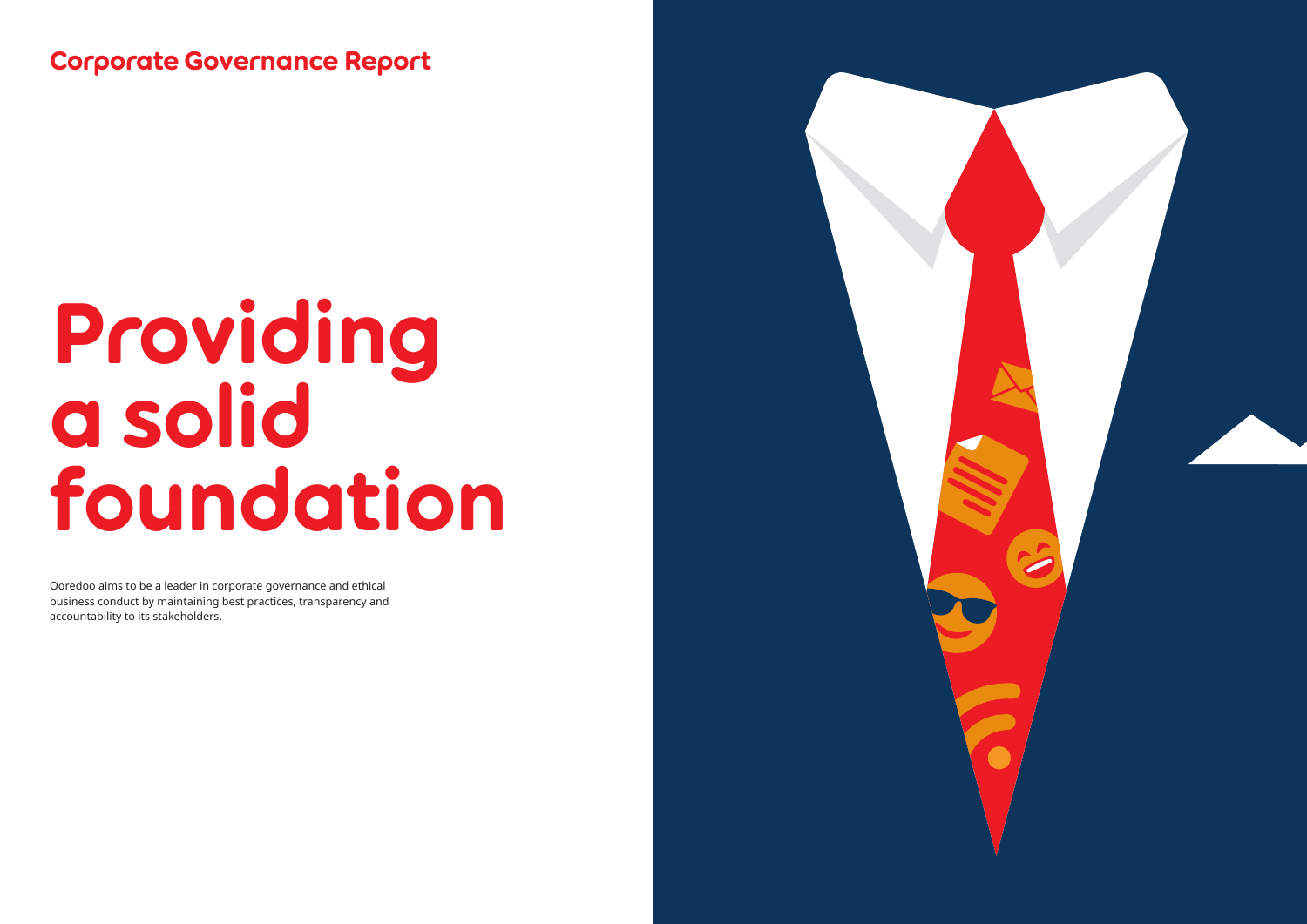**"The Board of Directors and senior executives are entrusted with overseeing and managing Ooredoo Group, and this important responsibility requires commitment, objectivity and accountability from those in leadership positions.** 

**Our role is to ensure the implementation of the highest governance principles and ethics in the company. We implement best practices in accordance with the requirements of stock markets in which Ooredoo is listed.** 

**We assure our shareholders that the principles and policies of governance we implement are the basis for each decision we issue and procedure we implement at Ooredoo Group level."**

**Abdulla Bin Mohammed Bin Saud Al-Thani** Chairman of the Board

#### **1. Ooredoo values and corporate governance philosophy**

Ooredoo's Board and management believe that good corporate governance practices contribute to the creation, maintenance and increase of shareholder value. Sound corporate governance principles are the foundation upon which the trust of investors is built, and are critical to growing a company's reputation for its dedication to both excellence and integrity.

In order to establish a distinct model of commitment and compliance, the Board of Directors has taken into account the provisions and principles set out in the Commercial Companies Law number 11 for 2015, and the Corporate Governance Code for Companies and Legal Entities listed on the main market issued by Qatar Financial Markets Authority and other related laws and regulations set by QFMA, taking these into consideration when drafting laws and regulations of the company to instill a culture of governance across the company, and in the practices of all of its employees with the best implementation of the adjudications of the code.

As Ooredoo continues its rapid growth and global expansion, it is particularly critical to demonstrate to its shareholders, customers, employees and communities the same high levels of commitment and good corporate citizenship that have earned it a strong reputation in Qatar.

Ooredoo aims to be a leader in corporate governance and ethical business conduct by maintaining best practices, transparency and accountability to its stakeholders. This includes a commitment to the highest standards of corporate governance, by regularly reviewing the governance structures and practices in place to ensure their effectiveness and consistency with local and international developments.

In addition, Ooredoo is keen on strengthening its corporate governance framework in compliance with the requirements of governance rules and related laws and regulations set by Qatar Financial Markets Authority (QFMA) through:

- 1. Updating and improving the company's articles of association.
- 2. Updating and improving governance policies and procedures guides.
- 3. Updating and implementation of the board's and sub-committees' charter.
- 4. Implementation of best practices adopted in the State of Qatar.
- 5. Updating and improving internal procedures and policies.

As outlined in the report, we at Ooredoo affirm that we abide by the provisions of governance rules and related regulations issued by QFMA, as well as disclosure requirements.

#### **2. Role and Responsibilities of the Board of Directors**

The primary role of the Board of Directors is to provide institutional leadership to the Company, within a framework of prudent and effective controls enabling risk to be assessed and managed. This role has been fully illustrated through the Articles of Association of the Company and its relevant by-laws, the Commercial Companies Law No. (11) for 2015 and Corporate Governance Code for Companies and Legal Entities listed on the main market issued by Qatar Financial Markets Authority, in particular articles (8) and (9), which were incorporated as a Charter of the Board in a special section of the Corporate Governance Manual.

The Board of Directors has the power and full authority to manage Ooredoo and its Group, and to pursue the primary objective of creating value for shareholders, with consideration given to the continuity of the Group's business and the achievement of corporate objectives. The Board is also concerned with maintenance of equity and justice among stakeholders in terms of timely disclosures and making information available to QFMA and the company's shareholders. The Board is also concerned with periodically reviewing the implementations of governance and compliance with developing the code of ethics, internal policies and the fundamental covenants which includes: 1) covenants of the Board and its committees, 2) policies to deal with concerned parties and shareholders, 3) the rules for qualified insider trading. As Ooredoo QSPC is both the parent company of the Ooredoo Group and an operating

company in the State of Qatar, its Board of Directors has a dual role. Within this framework, the Board of Directors undertakes major responsibilities and duties, including:

- − **Vision and strategy:** determining and refining the Group vision and objectives, as well as those of Ooredoo, which are the foundation for all the actions and decisions of the Board and management.
- − **Management oversight:** appointing the CEO, establishing his duties and powers, assessing his performance and determining his remuneration; nominating the Board members and the key officers of Ooredoo and its Group.
- − **Financial and investment:** reviewing and approving reports and accounts and overseeing the Group and Ooredoo financial positions.
- − **Governance and compliance:** preparing and adopting the corporate governance rules for Ooredoo and establishing guidelines for the governance of the Group.
- − **Communication with stakeholders:** overseeing shareholder reporting and communications.

The Board of Directors is also responsible for disclosure of information to shareholders of Ooredoo in an accurate and timely manner. All shareholders can access information relating to the Company and its Board members and their qualifications. The Company also updates its website with all Company news continuously, in addition to including this information in the Annual Report presented to the General Assembly.

Based on the above, disclosure to stock markets in Qatar and Abu Dhabi where Ooredoo's stocks are listed, by means of quarterly reports and complete annual financial statements, reflects Ooredoo's commitment to the terms and conditions of relating stock markets.

- 
- 
- 
- Responsibilities of the Board have been outlined in the company's articles of association and the board's charter in compliance with

| Chairman      | Non independent / non executive member |
|---------------|----------------------------------------|
| Vice Chairman | Non independent / non executive member |
| Member        | Non independent / non executive member |
| Member        | Non independent / non executive member |
| Member        | Non independent / non executive member |
| Member        | Non independent / non executive member |
| Member        | Independent / non executive member     |
| Member        | Independent / non executive member     |
| Member        | Independent / non executive member     |
| Member        | Non independent / non executive member |

the Company's Law and the Corporate Governance and Legal Entities System.

#### **3. Board Members:**

Ooredoo's Board of Directors has the following members:

- 1. H.E. Sh. Abdulla Bin Mohammed Bin Saud Al Thani
- 2. H.F. Ali Shareef Al Emadi
- 3. H.E. Mohammed Bin Issa Al Mohannadi
- 4. General Retirement & Social Insurance Authority represented by H.E Mr. Turki Mohammed Al Khater
- 5. Mr. Aziz Aluthman Fakhroo
- 6. Mr. Nasser Rashid Al Humaidi
- 7. Ali Bin Ghanim Al-Thani Group represented by Sheikh Ali Bin Ghanim Bin Ali Abdullah Al Thani
- 8. Mr. Ibrahim Abdulla Al Mahmoud
- 9. Qatar National Bank (QNB) represented by Mr. Abdulla Mubarak Al-Khalifa
- 10. Dr. Nasser Mohammed Marafih

Pursuant to Article (34) of the Company's Articles of Association, the Secretary of the Board shall be selected by the Board, which shall determine his duties and remuneration. The duties of the Board's secretary are contained in the Company's Corporate Governance Manual and Corporate Governance Code for Companies and Legal Entities listed on the main market issued by Qatar Financial Markets Authority.

#### **4. Board Meetings:**

Board meetings are conducted regularly, given that there should be no less than 6 Board meetings in the annual financial year, in accordance with Article (30) of the Company's Articles of Association and Article 104 of Commercial Companies Law No. 11 for 2015.

It is worth mentioning in this context that the Board of Directors held six (6) meetings in 2019. It is also worth mentioning that the quorum for the Board's meetings has been fulfilled according to Commercial Company's Law No 11 for 2015, and the articles of association of the company, and the Corporate Governance Manual and the Legal Entities listed on the main market issued by QFMA.

# Corporate Governance Report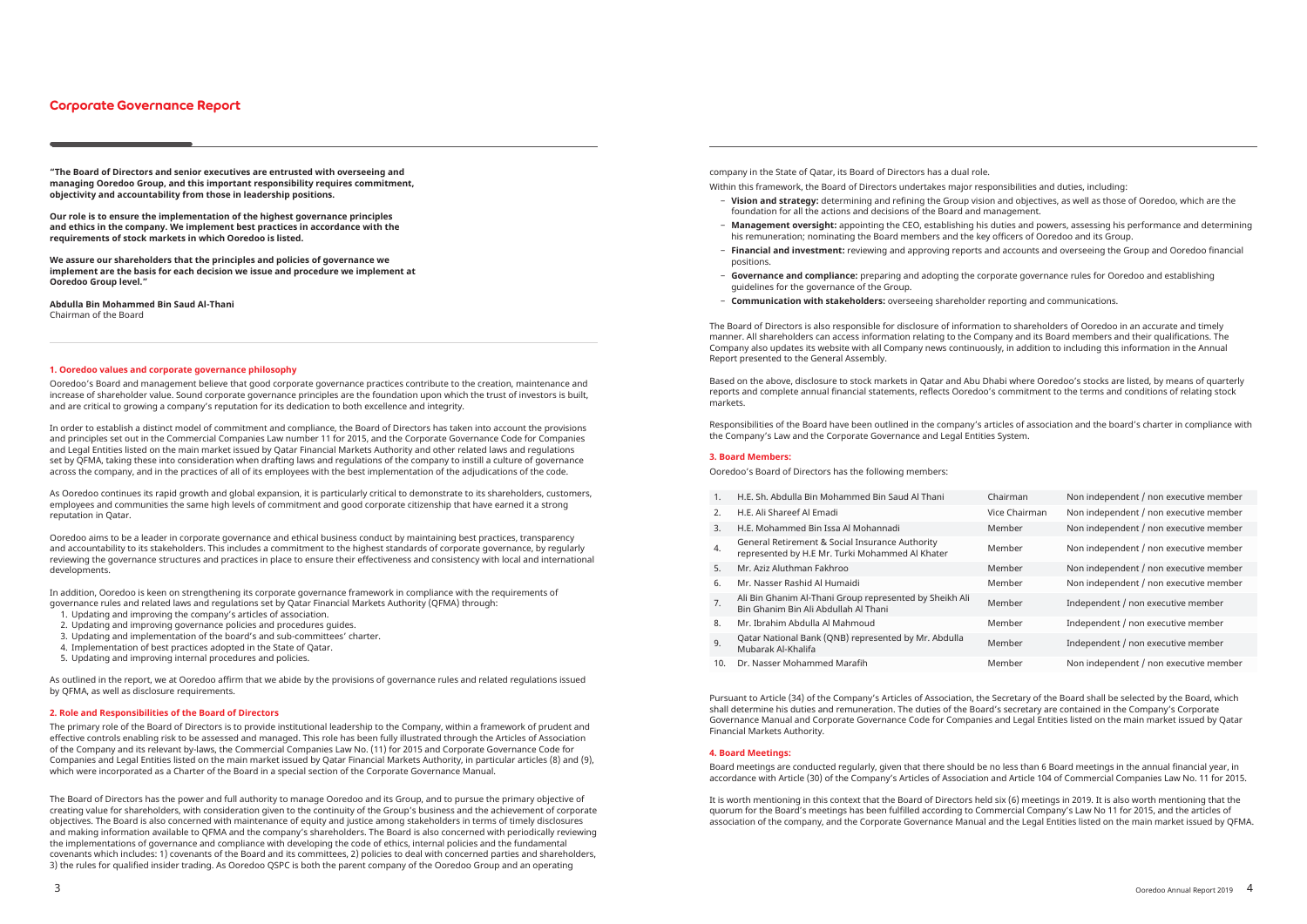In accordance with Ooredoo's Corporate Governance Manual, the Board conducts an annual evaluation of its performance on the individual and collective levels using a questionnaire specifically designed for this purpose, where the Board's collective performance is evaluated, as well as its members' performance, and that of its committees to investigate the familiarity of the Chairman and members of the Board with the duties as set forth in the Corporate Governance Manual and the Articles of Association of the Company, the Commercial Companies Law No. 11 for 2015, and the Corporate Governance Code issued by the Qatar Financial Markets Authority, as well as to inform them of the latest developments in the field of governance, and based on some requirements or the results of the evaluation process, development programmes are designed for each individual board member.

In case of real deficiency in the performance of a Board member, which was not resolved at the appropriate time, then the Board shall have the right to take the appropriate action in accordance with Law and Corporate Governance. In this regard, each Board member signs a declaration that he is fully familiar with the Corporate Governance Manual and the Corporate Governance Code for Companies and Legal Entities listed on the main market issued by Qatar Financial Markets Authority and that they are committed to implementing them as a Board member.

As for the senior executive management, an annual evaluation is undertaken using a Target Score Card at the Company's level, then at the level of the major sectors of the Company.

The Company shall comply with the rules and conditions that govern the disclosure and listing in markets. It shall also inform the Authority of any dispute that the Company is part of and is affecting its activities and shares, including litigation and arbitration, and shall disclose transactions or deals concluded with any related party.

| <b>Board Member Name</b>                                                                           | <b>Number of Board Meetings</b><br><b>Attended During 2019</b> |
|----------------------------------------------------------------------------------------------------|----------------------------------------------------------------|
| H.E. Sh. Abdulla Bin Mohammed Bin Saud Al Thani                                                    | 6                                                              |
| H.E. Ali Shareef Al Emadi                                                                          | 6                                                              |
| H.E. Mohammed Bin Issa Al Mohannadi                                                                | 6                                                              |
| General Retirement & Social Insurance Authority represented by<br>H.E Mr. Turki Mohammed Al Khater | 6                                                              |
| Mr. Aziz Aluthman Fakhroo                                                                          | 6                                                              |
| Mr. Nasser Rashid Al Humaidi                                                                       | 6                                                              |
| Ali Bin Ghanim Al-Thani Group represented by<br>Sheikh Ali Bin Ghanim Bin Ali Abdullah Al Thani    | 5                                                              |
| Mr. Ibrahim Al Mahmoud                                                                             | 6                                                              |
| Qatar National Bank (QNB) represented by<br>Mr. Abdulla Mubarak Al-Khalifa                         | 6                                                              |
| Dr. Nasser Mohammed Marafih                                                                        | 5                                                              |

Employees must avoid: conflicts of interest, particularly in commercial transactions, business administration and activities; using the Company's assets, records, and information; and relationships with related parties outside the Company. No employee may accept or request gifts or bribes, loans or bonuses, prizes or commissions. The Company is resolved to combat all forms of conflicts of interest in addition to other matters.

Furthermore, the Company complies with Articles 108,109,110, and 111 of the Commercial Companies Law No. 11 for 2015 that states the following:

- 1. The Chairman or a Board member may not participate/engage in any business that competes with the company's business, or may not be involved, either on his/her own behalf or on others' behalf, in any type of business or activities in which the Company is engaged, otherwise the Company is entitled to ask him/her for compensation or take the ownership of the activities he/she is engaged in.
- 2. The Chairman, a Board member, or a Director is not permitted to practice any activity that is similar to the Company's activities, or to have any direct or indirect interest in contracts, projects and covenants made in favour of the Company.
- 3. The company may not offer a cash loan of any kind to any member of its Board of Directors or to guarantee any loan held by one of them with others, or make an agreement with banks or other credit companies to lend money to any of the Board request compensation when necessary from the offending parties.
- 4. It is prohibited for the Chairman and the Board members or the company's staff to take advantage of any information her children or any of his relatives to 4th degree either directly or indirectly, as a result of dealing in company securities of the company. Nor may they have any interest, directly or indirectly, with any entity conducting operations intended to make a change in the securities prices issued by the company, and this ban stays in effect for three years after the expiry of the person's membership in the Board of Directors or the expiry of his work in the company.

members, or open a facility or guarantee a loan with other parties beyond the terms and conditions set by the Central Bank of Qatar. Agreements beyond the provisions of this Article will be considered null and void, and the company retains it rights to

delivered to his/her knowledge by virtue of his/her membership or position for the benefit of him/herself, his/her spouse, his/

#### **7. Duties of the Board of Directors**

The role of the Board of Directors is to lead the company in a pioneering way within the framework of effective directives that allow for risk assessment and management. The Board of Directors has the authority and full power to manage the Company and continue business to fulfil the fundamental goal of upholding shareholders' rights, in addition to the following tasks:

consent during the Annual General Meeting of the Company, as recommended by the Audit and Risk Management Committee.

- 1. Determine the terms of reference, duties, and powers of the Chief Executive Officer and assess his performance and remuneration.
- 2. Evaluate, withdraw and define the powers granted to the members of the Board of Directors and Board committees, and define ways of exercising the powers, and formulating a policy for that.
- 3. Monitor the performance of the senior executive management; review management plans in relation to the replacement process and the arrangements for remunerations of senior executive management.
- 4. Verify the appropriateness of organisational, administrative and accounting structures for the Company and its Group, with a
- focus on the internal control system. 5. Ensure adequate planning for the succession and replacement of senior executive management.
- 6. Provide recommendations to appoint, re-appoint or quarantine the auditor appointed by the shareholders on the basis of their
- 7. Direct members of the Board of Directors and provide them with continuous guidance through planning of the induction and guidance programmes. The Chairman of the Board is responsible for consistently providing induction and guidance programmes to Board members, to help them perform their duties and ensure they understand ongoing developments on
- Company issues. 8. Members of the Board of Directors are expected to be seriously committed to the Board and the Company, and also to develop
- the work of the Board and Committees.
- 9. Members of the Board of Directors and the senior executive management will be trained according to capacity.
- 10. Review and approval of company's major strategic plans and oversee its execution.
- Governance and legal Entities listed on the main market.
- which should include determination of means and tools of rapid communication with the authority and other regulatory parties, and all other parties concerned with governance including nominating a point of contact.
- 13. Establishing of internal control rules and controls, and of them through a written policy that regulates conflict of interests and taking advantage of information.
- 14. Developing precise policies for Board membership, according to applied laws.

and expand their knowledge of the Company's current operations and its main business, and to be available to contribute to

11. Oversee company's special corporate governance system and the extent of its abidance by the System of Corporate

12. Approval of the Guide of Executing the Company's Strategy and Objectives prepared by the higher executive management,

resolves any situation conflict for all Board members and the higher executive management and shareholders. In addition to establishing a complete disclosure system which accomplishes justice and transparency, preventing the conflict of interests and

#### **5. Composition and Remuneration of the Board:**

The Board of Directors is composed in accordance with Article 22 of the Company's Articles of Association. The Board of Directors consists of 10 non-executive members, five of whom, including the Chairman, shall be appointed by the Qatar Holding. The other five Board members are elected by secret ballot of the General Assembly according to the applicability of the terms of the nomination on them. A Board member's term is three years and may be renewed. To maintain minority's rights, Article 45 of the Articles of Association provides for that shareholders holding no less than 10% of the capital have the right to call for a General Assembly meeting.

The Company pursues separation between positions of the Chairman of the Board and any other executive position in the company, where H.E. Sh. Abdulla Bin Mohammed Bin Saud Al Thani is the Chairman, Sh. Saud Bin Nasser Bin Faleh Al Thani is the Group CEO of Ooredoo and responsible for its management, and Waleed Al-Sayed is the Deputy CEO of Ooredoo Group and the CEO of Ooredoo Qatar, with responsibility for its business in Qatar.

The value of the Board's remunerations for the period ending 31 December 2018 amounted to QR14,400,000.

#### **6. Conflict of Interests:**

The Company adopts a policy that ensures the confidentiality and integrity any reports of illegal actions relating to employees and general performance measures, which are clarified in Ooredoo's Code of Business Conduct and Ethics. The Code includes the expected behaviour of employees, particularly with regard to compliance with laws and regulations.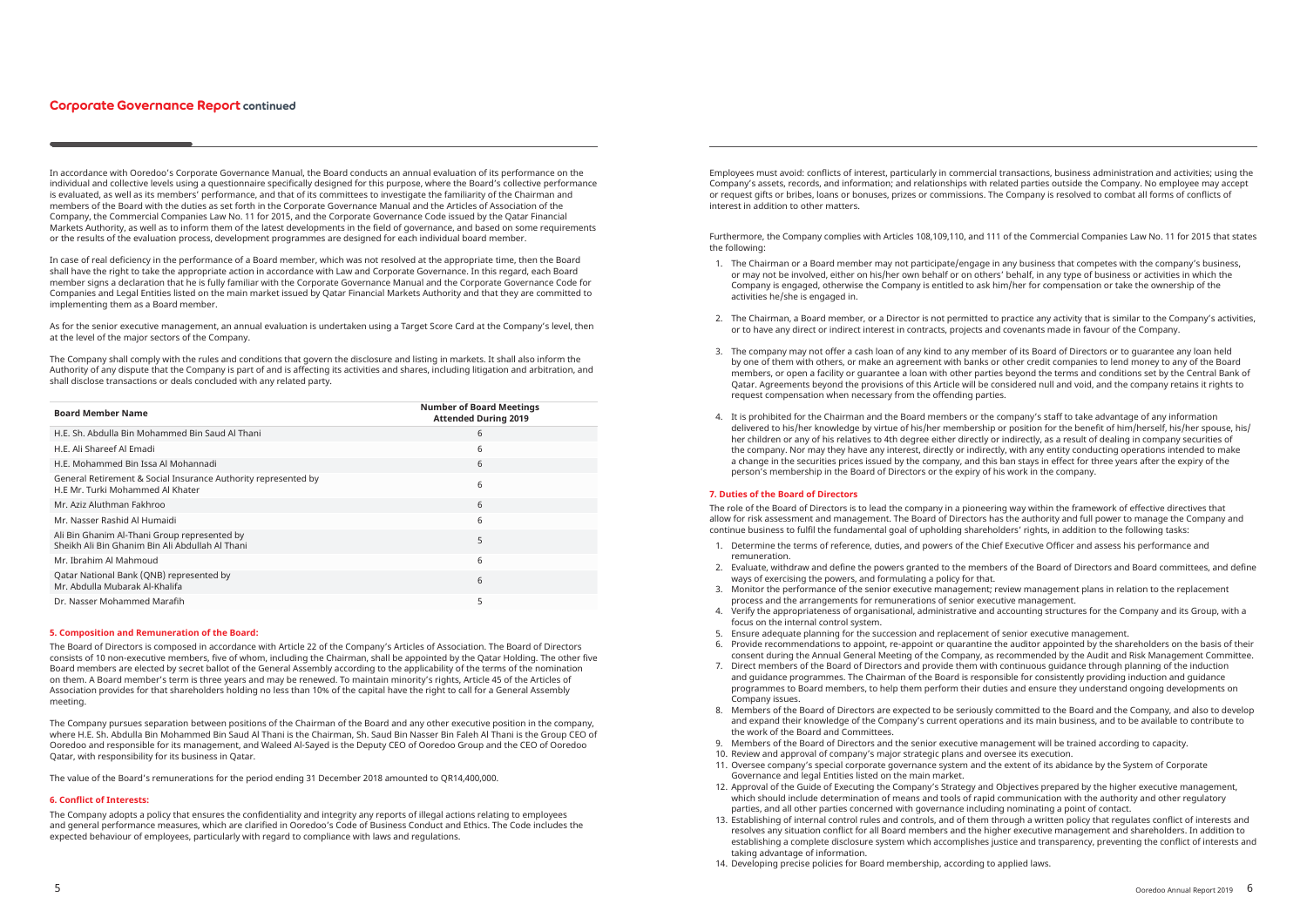- 15. Drafting of a written policy to organise and regulate the relationship between stakeholders and their rights.
- 16. Creation of policies and procedures for disclosure to shareholders, debitors, and stakeholders.
- 17. Invitation of all shareholders to attend the General Assembly Meeting according to the Companies' Law, and the company's articles of association.
- 18. Approval of the nominations related to appointments at the higher executive management, and the progression plan for these roles.
- 19. Creation of awareness programmes as necessary to spread a culture of auto-regulatory and risk management in the company.
- 20. Approval of a written and clear policy determining the basics and method of remunerating Board members and determining the remuneration and incentives of the higher executive management and the workers in the company according to principles of corporate governance and legal entities listed on the main market without any discrimination and achievement of approval by the General Assembly.

#### **8. Liabilities of the Board**

The Board is obliged to perform its duties and responsibilities, and is keen on doing the following:

- 1. Attend the meetings of the Board's and its committees, and not to retire the Board except for a necessity and at the appropriate time.
- 2. Hold high the interest of the company, partners, shareholders and all stakeholders, and favour it over their private interest.
- 3. Provide an opinion on the strategic issues of the company, its policy in the implementation of its projects, systems of accountability of employees, their resources, basic appointments and work standards.
- 4. Monitor the performance of the company in achieving its goals and objectives, and to review reports on its performance, including the annual, semi-annual and quarterly reports.
- 5. Supervise the development of the procedural rules for governance and work to ideally implement them in accordance with this system.
- 6. Benefit from their diverse skills and expertise to diversify their competencies and qualifications in managing the company in an efficient and productive manner, and to work to realise the interest of the company, partners, shareholders and other stakeholders.
- 7. Participate effectively in the Meetings of the Company's General Assembly and meet the demands of its members in a balanced and fair manner.
- 8. Refrain from giving any statements, data or information without prior written permission from the President or his authorised representative. The Council shall nominate the official spokesperson of the Company.
- 9. Disclose financial and commercial relationships and lawsuits that may negatively affect performing any functions assigned to the board.

#### **9. Chairman of the Board's role and duties**

The main function of the Chairman of the Board is to lead the board and ensure that the duties are undertaken as required by law and the relevant legislation, in addition to the following tasks:

- 1. Represent the Company in court, and in its relationship with others, and to communicate with them, and inform the Board of their views.
- 2. To chair the Board, selected committees, and General Assembly meetings, and run discussions as openly as possible, to encourage Board members to participate effectively in discussions that serve the interests of the Company.
- 3. Coordinate with the Chief Executive Officer and the heads of the committees and the Secretary of the Board of Directors to determine the schedule for Board and committee meetings, and other important meetings.
- 4. Coordinate with the Chief Executive Officer to ensure that information is provided to the Board of Directors, so that the Board can make appropriate decisions and follow-up their execution.
- 5. Review the timing and quality of delivery of supporting documentation to the management's suggestions to ensure an effective flow of information to the Board of Directors.
- 6. Guide and enhance the effectiveness of the Board of Directors and members, and assign tasks to them as required.
- 7. Review monthly results for the Company's business in coordination with the Chief Executive Officer.
- 8. Ensure that the Company has good relations with official and non-official departments, and with various media.
- 9. Issue the agenda for Board meetings, taking members' suggestions into account. Assess the performance of the Board annually, and the performance of its committees and members, possibly using a third-party consultancy to conduct the evaluation.
- 10. Encourage Board members to collectively and effectively take part in conducting the Board affairs to ensure that the Board is undertaking its responsibilities to achieve the interests of the company.
- 11. Find effective communications means with shareholders and convey their opinion to the Board.
- 12. Allow the opportunity to non-executive Board members to effectively take part in and encourage building constructive relationships between executive and non-executive Board members.
- 13. Keep the members always abreast of execution of the rulings of Corporate Governance and Legal Entities Order issued by the Authority.

The Chairman may delegate some of these powers to another member of the Board of Directors, or the Chief Executive Officer, or the Secretary of the Board.

#### **10. Qualifications and Duties of the Board Secretary**

The Board of Directors has appointed Sheikh Ali Bin Jabor Al-Thani as Secretary of the Board of Directors. Sheikh Ali holds a Bachelor's degree in law from Sharjah University (2010). In 2010, he became a legal advisor in the real estate sector, and in 2013 he joined Ooredoo and continued until he was appointed as Chief of Legal and Regulatory Department in Ooredoo Qatar in 2018 he was appointed in the position of Acting Chief of Corporate Governance for Ooredoo Group.

The Board Secretary assists the Chairman and all Board members in executing their duties, and he commits to make sure the Board proceedings are carried out appropriately, including:

3. Preserving the Board's meetings-related minutes, decisions, memorandums and reports on paper and in electronic formats. 4. Send meetings invitations to Board members with the meeting agenda two weeks prior to the meeting date, and receiving

- 1. Preparation and revision of Board meetings' minutes
- 2. Filing of the Board's decisions in a well-maintained record according to meetings' numbers and the decisions according to its issue date.
- 
- members' requests to add an item or more to the meeting agenda mentioning the date of its submission. 5. Full coordination between the Chairman of the Board and its members and concerned parties and stakeholders including
- shareholders and the administration and employees.
- 7. Keep Board members' declaration of no combination between membership of the board and occupations from which they are prohibited, according to Companies Law and Corporate Governance System issued by the commission.

6. Provide the Chairman and members quick access to all company documents including its data and information.

#### **11. The Company's Irregularities**

As a leading company in its own field, and in the telecommunication sector, Ooredoo Board of Directors and its top management are keen to implement all rules and regulations outlined in corporate governance and legal entities listed on the main market order issued by Qatar Financial Markets Authority and Commercial Companies Law No. (11) for 2015. Accordingly the company did not commit any irregularity during 2019.

There is no lawsuit against, or brought to court by the company, that is still pending with no ruling up to the date of preparing this Governance report.

#### **12. Board Activities in 2019**

In 2019, Ooredoo's Board of Directors achieved a number of key governance goals and supervised the implementation of a number of key successful initiatives, including:

• Approving the Group's financial consolidated statements for 2018 and providing a recommendation to the General Assembly in

- Approving the Group's performance report for 2018;
- this regard;
- Approving submitting a recommendation to the General Assembly regarding the appointment of Deloitte & Touche as the auditors of the Company for 2019;
- Approving the Governance Report for 2018 and providing a recommendation to the General Assembly in this regard;
- Approving distributing a cash dividend of 25% of the nominal share value, and the remunerations of the Chairman and
- members of the board, and providing a recommendation to the General Assembly in this regard;
- Approving the financial strategy of the Group;
- Approving the recommendation submitted by the Nomination and Remunerations Committee to assess the performance of
- Ooredoo Group CEO and Ooredoo Qatar CEO during 2018;
- Approving a number of technical decisions related to investment opportunities;
- Determining the permitted risk margin for the Group's companies.
- 

• Approving the business plan of the Group for the years 2019, 2020 and 2021, as well as the budget and financing plan for 2019;

• Following up on executing the Group strategy for the coming years, and allocating the necessary budget to do so; and

# **13. Role of Board Committees**

In order to make the decision-making process more efficient and to support the vision relating to corporate governance, the Board has three main committees: Executive Committee, Audit and Risks Committee and Nomination and Remuneration Committee.

Each committee is composed of not less than three Board members (to be appointed by the Board), taking into account the experience and capabilities of each Board member participating in the committee. The Board may substitute the committee members at any time.

Each of the Board committees works in accordance with a written charter approved by the Board of Directors that clarifies its responsibilities and authorities. The charter of each committee has verified that it is in line with the Corporate Governance Code and Articles of Association of the Company and the Commercial Companies Law No. 11 for 2015, and the Corporate Governance Code of the Qatar Financial Markets Authority.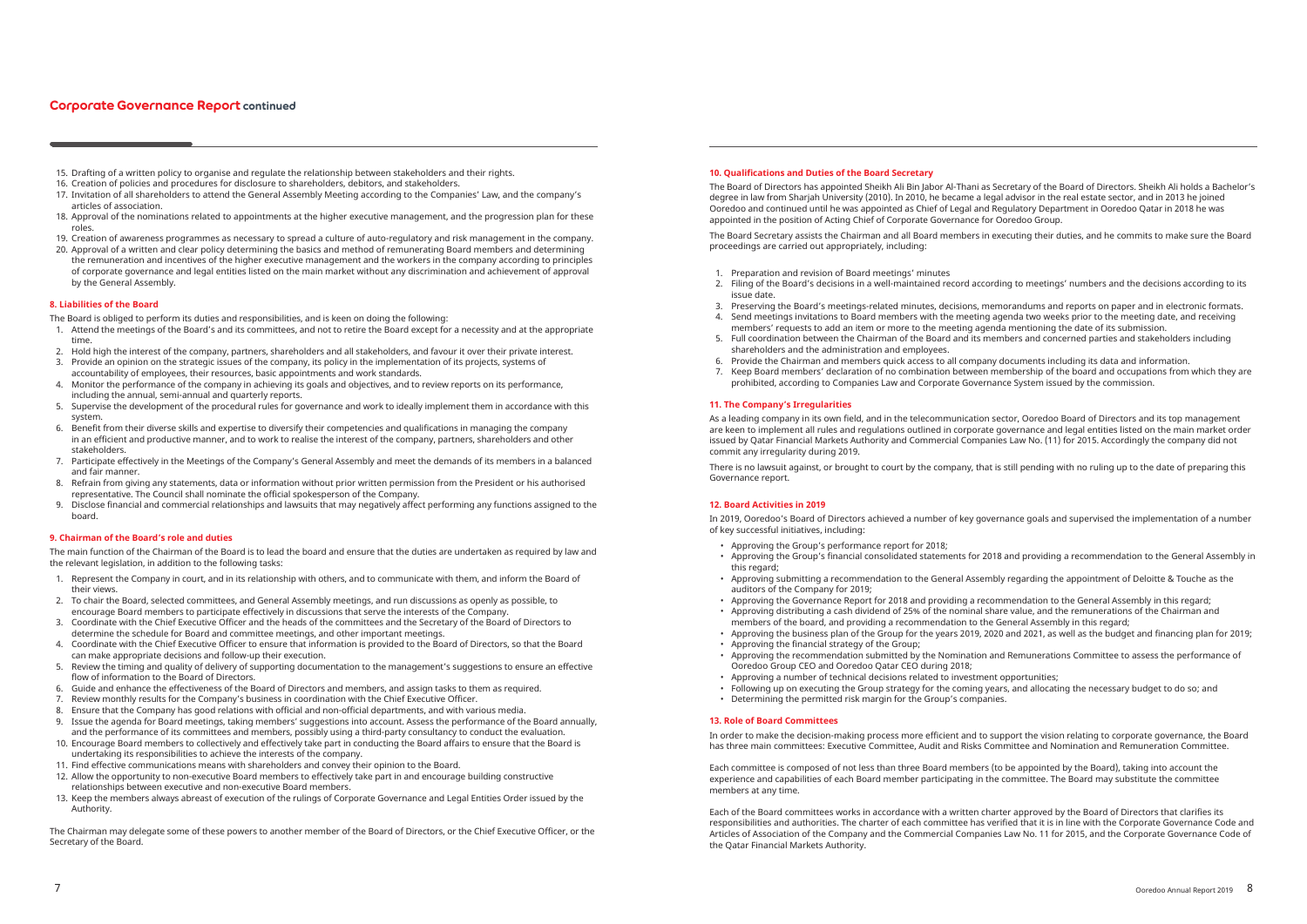#### **Members Name**

| Number of the Audit and Risk<br><b>Management Committee's</b><br><b>Meetings the member has</b><br>attended during 2019 |
|-------------------------------------------------------------------------------------------------------------------------|
|                                                                                                                         |
| q                                                                                                                       |
|                                                                                                                         |

|                                | . |
|--------------------------------|---|
| Mr. Nasser Rashid Al Humaidi   |   |
| Mr. Abdulla Mubarak Al-Khalifa |   |

3. Sheikh Ali Bin Ghanim Bin Ali Abdullah Al Thani 8

• Reviewed the plan for reviewing internal control rules over financial reports for the fiscal year 2020 and referred it to the Board; • Reviewed the auditor's plan for the company's annual audit review for 2019.

### The committee held nine (9) meetings during 2019.

According to the annual evaluation, the Board of Directors is satisfied with the Committee's performance while executing its responsibilities and authorities, as well as the recommendations it provided during the year ending 31 December 2019.

The committee reviews the annual internal audit and auditors' reports, and prepares reports on issues arising from auditing the Company and its subsidiaries, including management reaction; the level of cooperation and information provided during the audit process; and the usefulness of the audit report versus cost.

#### **B. Audit and Risks Committee**

The committee comprises three independent members, and it assists Ooredoo's Board in overseeing the integrity of the Company's financial statements. It also provides consultancy to the Board on the efficiency and adequacy of internal control systems and arrangements for risk management. The committee is also responsible for ensuring that internal and external audit functions are independent and objective.

- Reviewed the annual and quarterly internal audit reports regularly;
- Reviewed annual and quarterly Risk Management Report regularly;
- Reviewed the annual disclosure results for 2019;
- 
- Approved the internal audit department plan for Group based on risks for 2019;
- 
- Board;
- 2019 and reviewed its results. Approved the appointment of an auditor for the Company's accounts for 2019 and submitted a recommendation to the board in this regard;
- Reviewed the charter of Ooredoo Group internal audit department, whistleblowing policy and procedures charters of the Board's committees (Audit and Risk Management Committee, Executive Committee, and Remunerations and Nominations Committee), Remunerations policy for Board, and Executive Management members, policy of appointing Board members, policy for appointing an Auditor, policy for appointing directors and the executive management, disclosure policy, related parties transactions policy, Board members performance policy, and stakeholders policy, and refer them to the Board;
- Reviewed amendments to Ooredoo articles of association, and raised the to the Board
- 
- department for 2019;
- Approved the budget of Group internal Audit department and the Governance department for 2019;
- Approved the Governance report for 2018 and referred to the Board;
- with QFMA instructions and refer it to the Board;
- Reviewed Group Internal Audit Department report on internal control according to the requirements of the company's governance order and entities listed on the market and refer it to the Board;
- Approved the amendment of the organisational structure of the Internal Audit Department; • Approved the amendments of the organisational structure of the Governance Department and recommend that to the
- remunerations and nominations committee;
- Reviewed activities of internal control systems over financial reports for fiscal year 2019;
- 
- 

The committee also sets up communication channels between executive management and internal and external auditors.

In addition, the Committee reviews risk management reports, and advises the Board on all matters that need attention and seek a decision. The Committee also puts great emphasis on investigating any violations in the Group's companies.

In 2019 the committee completed a number of major works including:

• Reviewed the results of the Internal Audit Quality Assurance Review for Ooredoo and Group companies;

• Approved quarterly financial statements, and reviewed the annual financial statements and submitted a recommendation to the

• Approved the selection process of the auditors for the Group's department of internal audit to affirm and improve quality for

• Approved the results of the performance index of the Group's internal audit department and Governance department for 2018; • Approved the index of Group internal audit department performance, and the index for the performance of the Governance

• Reviewed Governance report on aligning the company's position with the order of governance and entities listed on the market

#### **Board Committees**

| <b>Committee</b>                         | Name of Board member                            | <b>Position</b> |
|------------------------------------------|-------------------------------------------------|-----------------|
| <b>Executive Committee</b>               | H.E. Mohammed Bin Issa Al Mohannadi             | Chairman        |
|                                          | H.F. Turki Mohammed Al Khater                   | Member          |
|                                          | Dr. Nasser Mohammed Marafih                     | Member          |
|                                          | Mr. Abdulla Mubarak Al-Khalifa                  | Member          |
| Audit and Risks Committee                | Mr. Nasser Rashid Al-Humaidi                    | Chairman        |
|                                          | Sheikh Ali Bin Ghanim Bin Ali Abdullah Al Thani | Member          |
|                                          | Mr. Abdulla Mubarak Al-Khalifa                  |                 |
| Nomination and Remuneration<br>Committee | H.E. Turki Mohammed Al Khater                   | Chairman        |
|                                          | Dr. Nasser Mohammed Marafih                     | Member          |
|                                          | Mr. Aziz Aluthman Fakhroo                       | Member          |

#### **A. Executive Committee**

The executive committee is comprised of four members and aims to ensure that decisions are made at the highest levels, to achieve the Company's objectives in a flexible and timely manner in accordance with the authority delegated to the committee by the Board of Directors.

The committee is also responsible for studying issues that need detailed and in-depth review before presenting to the Board for final decision. It also oversees Ooredoo's strategy and methods deployed for adopting financial and strategic investments.

In 2019 the committee completed a number of major projects:

- Reviewed investment opportunities and made recommendations to the Board of Directors;
- Reviewed subsidiaries' work plans and their budgets and provided recommendations to the board in this regard;
- Reviewed recommendations for awarding contracts, and took appropriate decisions;
- Reviewed the status of Ooredoo Group companies to determine suitability and its position in the markets in which it operates, and made recommendations to the Board of Directors;
- Reviewed the Company's investment portfolios;
- Reviewed the strategies of the Group's companies and set their priorities;
- Approved updating the financial limits of other parties (banks and financial institutions);
- Approved the Group work plan for 2019, 2020, and 2021, as well as approving 2019 budget, and providing a recommendation to the Board in this regard.
- Approved Ooredoo Group work plans for 2019, 2020, and 2021, as well as approved the 2019 budget, and provided a recommendation to the Board in this regard.
- Approved the financing strategy and plan for 2019 and provided a recommendation to the Board in this regard.
- Approved Ooredoo Qatar work plans for 2019, 2020 and 2021, as well as approved the 2018 budget and provided a recommendation to the Board in this regard.

The committee held seven (7) meetings in 2019.

According to the annual evaluation, the Board of Directors is satisfied with the committee's performance while executing its responsibilities and authorities, as well as the recommendations it provided during the year ending 31 December 2019.

| <b>Number of the Executive</b><br><b>Committee's Meetings</b><br>the Member has<br>attended during 2019 |
|---------------------------------------------------------------------------------------------------------|
|                                                                                                         |
|                                                                                                         |
|                                                                                                         |
|                                                                                                         |
|                                                                                                         |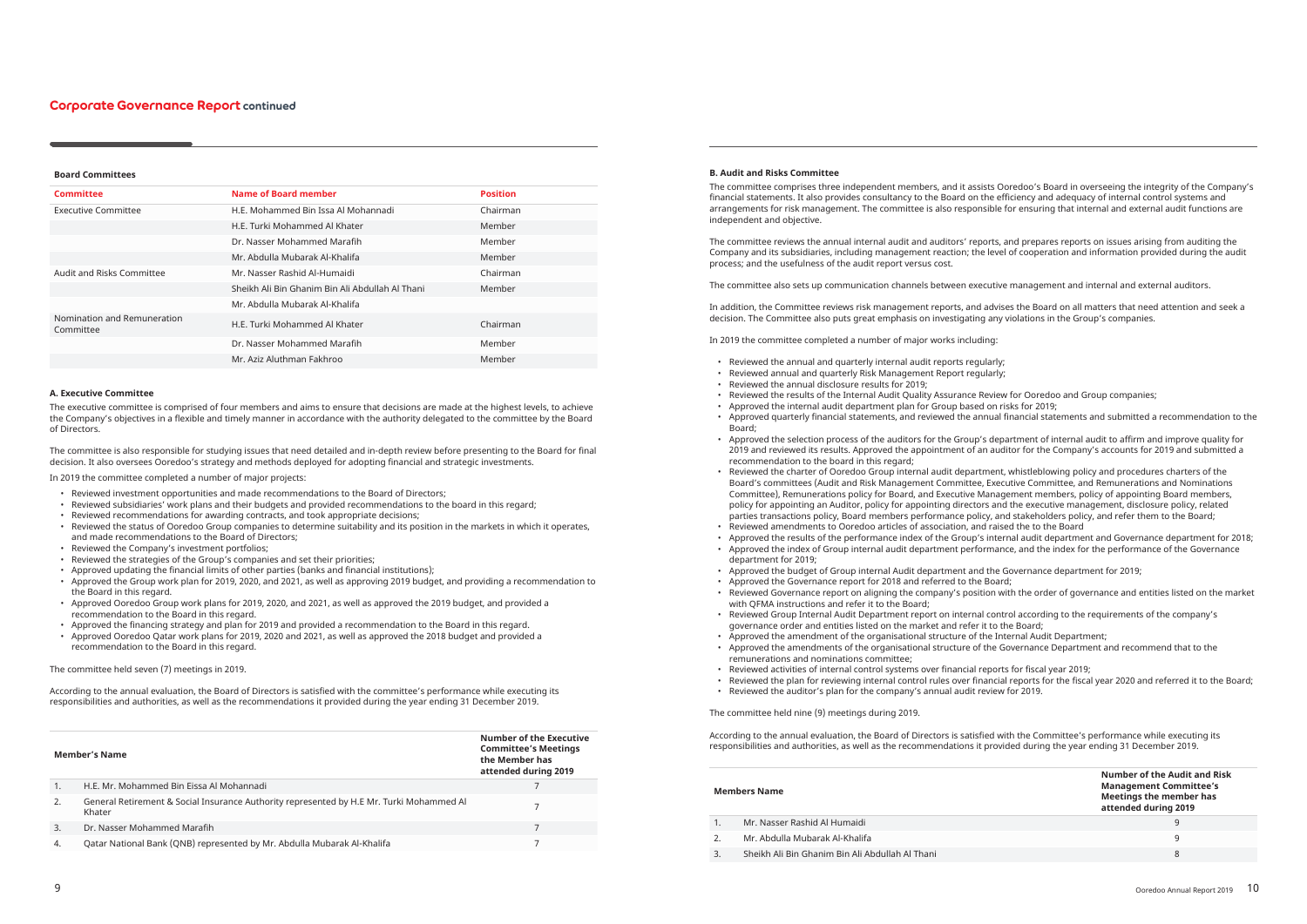| <b>Members Name</b>                                                                                | <b>Number of The Nominations and Remunerations</b><br><b>Committee Meetings the member has attended</b><br>during 2019 |
|----------------------------------------------------------------------------------------------------|------------------------------------------------------------------------------------------------------------------------|
| General Retirement & Social Insurance Authority represented by<br>H.E Mr. Turki Mohammed Al Khater |                                                                                                                        |
| Mr. Aziz Aluthman Fakhroo                                                                          |                                                                                                                        |
| Dr. Nasser Marafih                                                                                 |                                                                                                                        |

#### **14. The Executive Management**

The role of Executive Management is to manage the Company's business operations, which requires planning different developments' processes in adherence to the company's principles and practices. In addition, Executive Management is responsible for monitoring the development of financial performance and business plans. The Executive Management team reports to the Chief Executive Officer and Chief Operating Officer, with their performance monitored by the Board of Directors.

| <b>Executive Manager Name</b>                                                                                         | <b>Summary Curriculum Vitae</b>                                                                                                                                                                                                                                                                                                                                                                                                                                                                                                                                                                                                                                                                                                                                    |
|-----------------------------------------------------------------------------------------------------------------------|--------------------------------------------------------------------------------------------------------------------------------------------------------------------------------------------------------------------------------------------------------------------------------------------------------------------------------------------------------------------------------------------------------------------------------------------------------------------------------------------------------------------------------------------------------------------------------------------------------------------------------------------------------------------------------------------------------------------------------------------------------------------|
| Mr. Waleed Al-Sayed<br>Deputy Chief Executive Officer,<br>Ooredoo Group and Chief Executive<br>Officer, Ooredoo Oatar | Mr. Waleed Al-Sayed is the Deputy Chief Executive Officer of Ooredoo Group and Chief<br>Executive Officer of Ooredoo Qatar since November 2015. Mr. Al-Sayed joined Ooredoo<br>in 1987 and held several important positions in a number of departments such as<br>Operations Management, Sales, Marketing, Project Management, Business Solutions,<br>Communications, Public Relations and Customer Service. He oversaw the implementation<br>of several corporate social responsibility initiatives, reinforcing Ooredoo as a community-<br>focused company and contributing to the company's efforts to win numerous local,<br>regional and international awards. Mr. Al-Sayed holds an Executive MBA in Business<br>Administration with Honours from HEC Paris. |
| Mr. Yousuf Abdulla Al Kubaisi<br>Chief Operating Officer, Ooredoo<br>Qatar                                            | Mr. Yousef Abdullah Al Kubaisi was appointed Chief Operating Officer at Ooredoo Qatar in<br>November 2015.<br>Mr. Al Kubaisi joined the company in 1987 and has held several managerial positions<br>related to international telecommunication infrastructure, corporate services and legislative                                                                                                                                                                                                                                                                                                                                                                                                                                                                 |

functions.

In June 2012, Mr. Al Kubaisi was appointed as Head of Corporate Sales and International Services at Ooredoo Qatar, where he helped the company expand its partnerships with many operators and global telecoms companies. In 2014, Mr. Al Kubaisi was appointed Chief Executive Officer of Ooredoo Global Services specialising in corporate sales. He has been instrumental in leading the company's growth internationally. Mr. Al Kubaisi holds a bachelor's degree in Electrical Engineering from the University of Western Michigan in the United States of America.

Mr. Abdulla Ahmed Al-Zaman was appointed as Chief Finance Officer of Ooredoo Qatar in January 2018, after joining the Group in 2013 and holding multiple senior roles. He is responsible for facilitating organisational accountability and transparency, maintaining sustainable value for shareholders and other stakeholders. Mr. Al-Zaman has extensive experience in leadership roles within finance, both in telecommunications and other industries. He holds a bachelor's degree in Finance & Business Administration from California, USA, and an EMBA from the University of Hull.

Mr. Mohammed Al-Kuwari was appointed as Chief Corporate Services Officer of Ooredoo Qatar in January 2012, having joined the company in 2005. He is responsible for Human Resources, Procurement and Supply Chain, Building and Support Services and Operational Excellence. Mr. Al-Kuwari has more than 20 years of rich and diverse experience in HR, Procurement and Support Services. He has a bachelor's degree in Science – Business Administration from The American University, Washington DC.

Ms. Munera Fahad Al-Dosari was appointed as Chief Strategy Officer of Ooredoo Qatar in February 2017, after joining the Group in 2010. Ms. Al-Dosari is responsible for the formulation and implementation of Ooredoo Qatar's corporate strategy to help meet business plan and strategic goals. She has worked on various high-profile programmes and projects and has been instrumental in implementing industry-leading governance frameworks. Ms. Al-Dosari has a bachelor's degree in Electronics Engineering from University of Portsmouth and an Executive Specialised Master, Strategic Business Unit Management from HEC Paris, Qatar.

Sheikh Ali Bin Jabor Al-Thani was appointed Chief Legal & Regulatory Officer of Ooredoo Qatar in March 2016, having joined the Group in 2013 in the Corporate Governance department. Sheikh Ali is responsible for the provision of strategic, proactive and forwardlooking advice to business units, CEO and the Board on all aspects of external contracting, internal policies, litigation and compliance within the legal and regulatory frameworks in Qatar. Sheikh Ali has a bachelor's degree in Law from the University of Sharjah.

Mr. Günther Ottendorfer was appointed as Chief Technology and Infrastructure Officer of Ooredoo Qatar in January 2019, having 25 years of experience. He served during that period in top telecommunications companies such as Sprint, Telekom Austria, T-Mobile and Optus in Australia. Before joining Ooredoo he was Chief Operations Officer at Sprint Corporation USA.

Sheikh Nasser bin Hamad bin Nasser Al Thani was appointed as Chief Business Officer of Ooredoo Qatar in July 2017. In his current role he is responsible for end-to-end profit and loss accountability for Ooredoo Qatar's B2B portfolio including Connectivity, ICT and Mega Projects as well as the Qatar Data Centre. Sheikh Nasser has an MBA from the University of Wales, a bachelor's degree from Qatar University and has attended various Executive Development programmes from HEC Paris, London School of Economics and IMD Switzerland. He also holds a Telecoms Mini MBA from Telecoms Academy, United

Mr. Damian Philip Chappell was appointed as Chief Consumer Officer of Ooredoo Qatar in July 2017, having been one of the driving forces behind Ooredoo Qatar's Product Marketing team since joining Ooredoo in 2008. In his role, Mr. Chappell was responsible for all customer facing activities and product offerings for our Retail Customers. Mr. Chappell has a bachelor's degree in Applied Science in Information Technology from Swinburne University of Technology, Australia.

Kingdom. **Sheikh Nasser bin Hamad bin** 

**Mr. Abdulla Ahmed Al-Zaman** Chief Finance Officer, Ooredoo Qatar

**Mr. Mohammad Al-Kuwari** Chief Corporate Services Officer, Ooredoo Qatar

**Ms. Munera Fahad Al-Dosari** Chief Strategy Officer, Ooredoo Qatar

**Sheikh Ali Bin Jabor Al-Thani** Chief Legal & Regulatory Officer, Ooredoo Qatar

**Mr. Günther Ottendorfer** Chief Technology & Infrastructure Officer, Ooredoo Qatar

**Nasser Al Thani** Chief Business Officer, Ooredoo Qatar

**Mr. Damian Philip Chappell**  Chief Consumer Officer, Ooredoo Qatar

#### **C. Nominations and Remunerations Committee**

The committee comprises three members. It assists the Board in executing its responsibilities with regards to nominating and appointing Ooredoo Board members, and Board members of its subsidiaries, and determining the remuneration of the Chairman and members of the Board, and the remuneration of members of the senior executive management and employees. The committee also takes part in assessing the performance of the Board.

In 2019, the committee completed a number of major works:

- Approved the suggested changes to the organisational structure of Group Financial Administration;
- Approved performance index card for Ooredoo Qatar for 2018;
- Approved issuing the annual motivation 100% for Ooredoo Group for 2018;
- Approved the Corporate Governance department proposed structure in the Group;
- Approved the appointment of a Chief Executive Officer for Ooredoo Myanmar;
- Approved performance index card for Ooredoo Group for 2018;
- Approved the appointment of Mrs. Noor Al Sulaiti in the position of Chief Executive Officer of Starlink;
- Approved the suggested amendments in "KAFO", the motivation plan;
- Approved the performance evaluation of the CEO of Ooredoo Group for 2018, recommended to the Board;
- Approved the new organisational structure of the Group's Wholesale Department;
- Appointed a CEO for the Wholesale Department as soon as possible, who should take responsibility of appointing staff members at the department;
- Approved Qatarisation strategy in Ooredoo Qatar, with a work plan for the strategy to be provided to the committee;
- Approved the proposition of restructuring the Finance Department in Ooredoo Qatar;
- Approved appointing representatives for Ooredoo Group on Boards of SPV's Companies registered with QFC;
- Approved appointment of Mr. Ahmad Abdulaziz Al Neama as CEO of Indosat Ooredoo, succeeding Chris Kanter;
- Approved the appointment of Mr. Mansoor Rashid Al-Khater as CEO of Ooredoo Tunisia succeeding Mr. Youssef Al Masri;
- Approved appointment of Mrs. Fatima Sultan Al Kuwari as new Chief Consumer Officer succeeding Damian Philip Chappell.

#### The committee held eight (8) meetings during 2019.

According to the annual evaluation, the Board of Directors is satisfied with the committee's performance while executing its responsibilities and authorities, as well as the recommendations it provided during the year ending 31 December 2019.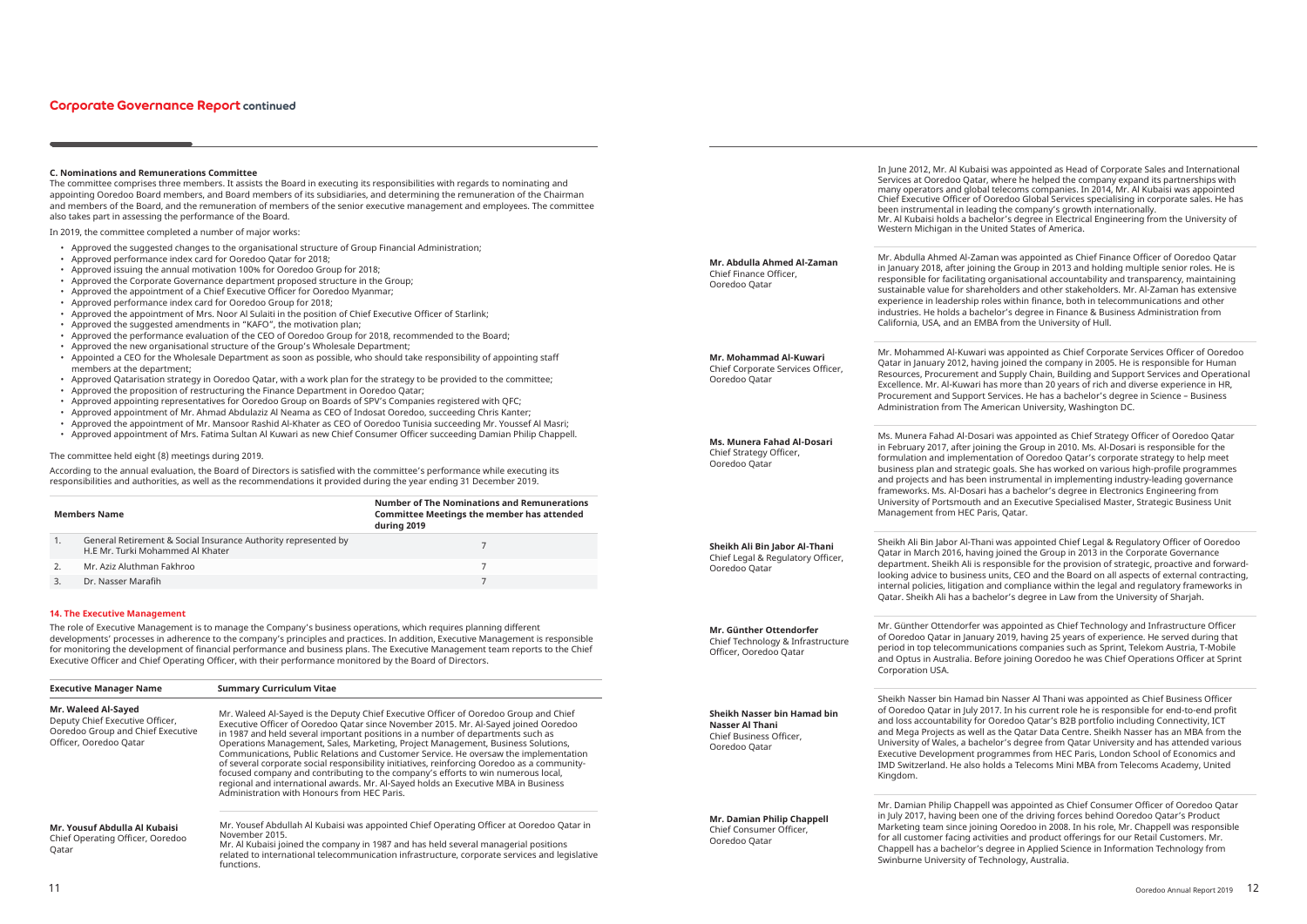**Ms. Fatima Sultan Al Kuwari** Chief Consumer Officer, Ooredoo Qatar

**Mohammed Al Emadi** Group Chief Audit Executive

- Total value of the remunerations to the executive management for the year ending on 31 December 2019 was equivalent to QR 46.1million,
- The Board of Directors' evaluation of the performance of the Executive Management: Based on the annual evaluation, the Board of Directors is satisfied with the performance of the Executive Management while executing its responsibilities, authorities and recommendations which have been provided during the year ending 31 December 2019.

#### **15. Corporate Governance Department**

The Corporate Governance Department was established in 2008 and is responsible for assisting the management and Board in ensuring the efficiency and implementation of corporate governance policies and practices in Ooredoo and its Group.

In 2019, the Corporate Governance Department completed a number of major works:

- Monitored the implementation of Corporate Governance in all of Ooredoo Group companies;
- Reviewed the list of Ooredoo representatives on the Boards of the Group's companies;
- Adopted an employee disclosure procedure for non-Ooredoo interests;
- Monitored the publication of the Corporate Governance code in Group companies;
- Assisted the Board of Directors in the annual assessment and evaluation of adherence to the Code of Conduct;
- Management of Special Purpose Companies (SPVs);
- Worked on the company's policies and the roster of decision making;
- Compliance with the order of Corporate Governance and listed Legal Entities on the main market.

#### **16. Internal audit objectives and activities**

Providing independent and objective consultancy services drafted in a way that contributes to adding more value and improving Ooredoo's processes. The activity performed by the internal audit helps to achieve the company's objectives through a structured and systematic approach to assess and improve the effectiveness of risk management, monitoring and governance. Also, the Internal Audit department complies with the International Standards for the Professional Practice of Internal Auditing to provide practical instructions for the management of internal audit, planning, execution, and reporting activities, which are designed to add more value and improve Ooredoo processes/operations.

These tasks are performed under the supervision of the Audit and Risk Committee. There are clear instructions from the Board, Audit Committee, and Executive Management to all units to work in accordance with external and internal audit systems, and to respond to any issue or topic raised by auditors.

In 2019, the Internal Audit Department completed a number of major works:

- Prepared an internal risk-based audit plan;
- Reviewed and evaluated the operations, risk management and internal control framework through implementing the internal audit plan;
- Reviewed quarterly and annual Enterprise Risk Reports of Ooredoo Qatar and the Group and assessed the effectiveness of plans to reduce these risks;
- Complied with the Internal Audit Manual based on the International Standards for the Professional Practice of Internal Auditing to provide practical guidance to manage internal audit activity, planning, execution and reporting;
- Reviewed the quarterly Internal Audit Department reports in Group companies;
- Reviewed the annual Risk Internal Audit plans for Group companies; providing advice and consultation.
- Followed up on the execution of the Internal Audit Department programme to improve and control quality for internal audit departments in the Group and its companies;
- Coordinated between External Auditors, Audit Bureau Qatar and management;

Prior to succeeding Mr. Chappell as CCO in November 2019, Ooredoo Qatar, Ms. Al Kuwari was Ooredoo Group's Executive Director – Marketing, leading the Group's marketing function and driving commercial strategy and digital transformation journey to achieve substantial business growth. She holds a B.S. in Computer Science from Qatar University and an MBA specialising in Marketing from the University of Liverpool, UK.

Mr. Mohammed Al-Emadi was appointed as Group Chief Audit Executive (GCAE) in November 2011 and has successfully transformed the Internal Audit Function into a Group Internal Audit. He is responsible for providing assurance and consulting services to Ooredoo Qatar, Ooredoo Group and Starlink, as well as supporting Internal Audit functions in the Operating Companies. Mr Al-Emadi holds a bachelor's degree in Accounting from Qatar University and a Masters in Accounting and Finance from University of Southampton, UK.

- Supported operating companies' internal audit functions;
- Reviewed recommended policies to provide opinion on the efficiency of internal audit procedures;
- Financial Report) for 2019.

• Planning and execution of a review for the effectiveness of internal control measures over financial reports (Internal Control Over

To ensure transparency and credibility, an investigation is held to look into any matters that draw the attention of the internal auditor, external auditor, or finance team, based on the nature of those issues.

We would also note that, based on the external review of the Quality Assurance & Improvement Programme of Group Internal Audit, Group internal audit activity generally conforms to the International Standards for the Professional Practice of Internal Auditing and the Institute of Internal Auditors Code of Ethics.

# **17. Supervising and Controlling the Group**

Monitoring and supervision at Group level has separate lines for operating strategically and in financial control in a full review in each of the affiliated companies. This is done according to a regular cycle of visits and meetings of the executive management of the Group with the executive management of the affiliated companies, supported by a specific schedule for reports on internal performance. This detailed inspection of the performance of each operating company is considered a primary source of information, provided to shareholders through quarterly or annual reports. In addition, the Group reviews and comments on the decisions and actions of Boards and audit committees in each subsidiary. Supervision and control procedures vary between each of the subsidiaries in a way that reflects delegation of powers to the Board and the executive management for each company, however, each company is obliged to issue its reports on the Group level.

The process of unifying the Audit Committees' charters on Group level will ensure that Audit Committees are overseeing the system of internal control.

# **18. Risk management and internal control**

Ooredoo has established a system for monitoring, managing and controlling internal and external risks, to determine risks and put plans to rectify them in order to protect the Company's investments and operations inside and outside Qatar. This system is designed to:

• Identify, assess, monitor and manage risks in the company; and • Inform the Ooredoo Board of material changes to Ooredoo's risk profile.

The Board is responsible for establishing the risk management system and for reviewing the effectiveness of its implementation in Ooredoo and its Group. Management is responsible for systematically identifying, assessing, monitoring and managing material risks throughout the organisation. This system includes the Company's internal compliance and control systems. In addition, the Company has tight controls and well-established systems that control its transactions and relationships with related parties.

Ooredoo Group implements a risk management policy at Group level, where it states that the Group's Board of Directors, supported by Audit and Risk Management Committee and Internal Audit Department, will review every quarter all risks that Ooredoo and its subsidiaries might face. Identifying risks that any of the operating companies might face is the responsibility of its executive management and employees, while the Group's Risk Management examines the risk ratings determined, and the action plans to address these risks. The internal audit department will undergo an independent review of Risk Management Department reports on quarterly basis, and present its opinion regarding the integrity of these reports to the Audit and Risk Management committee.

The concerned department gathers all the potential risks and planned measures to mitigate these risks, and presents them to the Audit and Risk Management Committee.

The department then analyses the effectiveness of Ooredoo's risk management and compliance with internal control measures, as well as the effectiveness of their implementation.

Measures for identifying and managing risks vary between affiliated companies. However, these measures are being standardised and Ooredoo also implements a system to compare external markets with the procedures in place to manage risks, so that it is using the best practices.

High-level financial measurements are collected at Group level according to the recurring timetables, which might be monthly, quarterly, or yearly, depending on the details of these measurements. These measurements provide an indication as to the risks faced by each OpCo, with special attention to issues of cash and funding needs as well as the degree of endurance to be able to deal with the unexpected.

The Board also handles the responsibility of spreading the internal audit culture and oversees all concerned with the internal audit framework through regular reports submitted to the Board through internal audit (Risks and Internal Audit). The upper management bears the responsibility of coordinating and facilitating the execution of internal audit framework, and dealing with concerned issues. The upper management guarantees that all controls are working efficiently in all times, and will coordinate with different departments to rectify any points of weakness in the control system that internal audit jobs have reported at the proper time.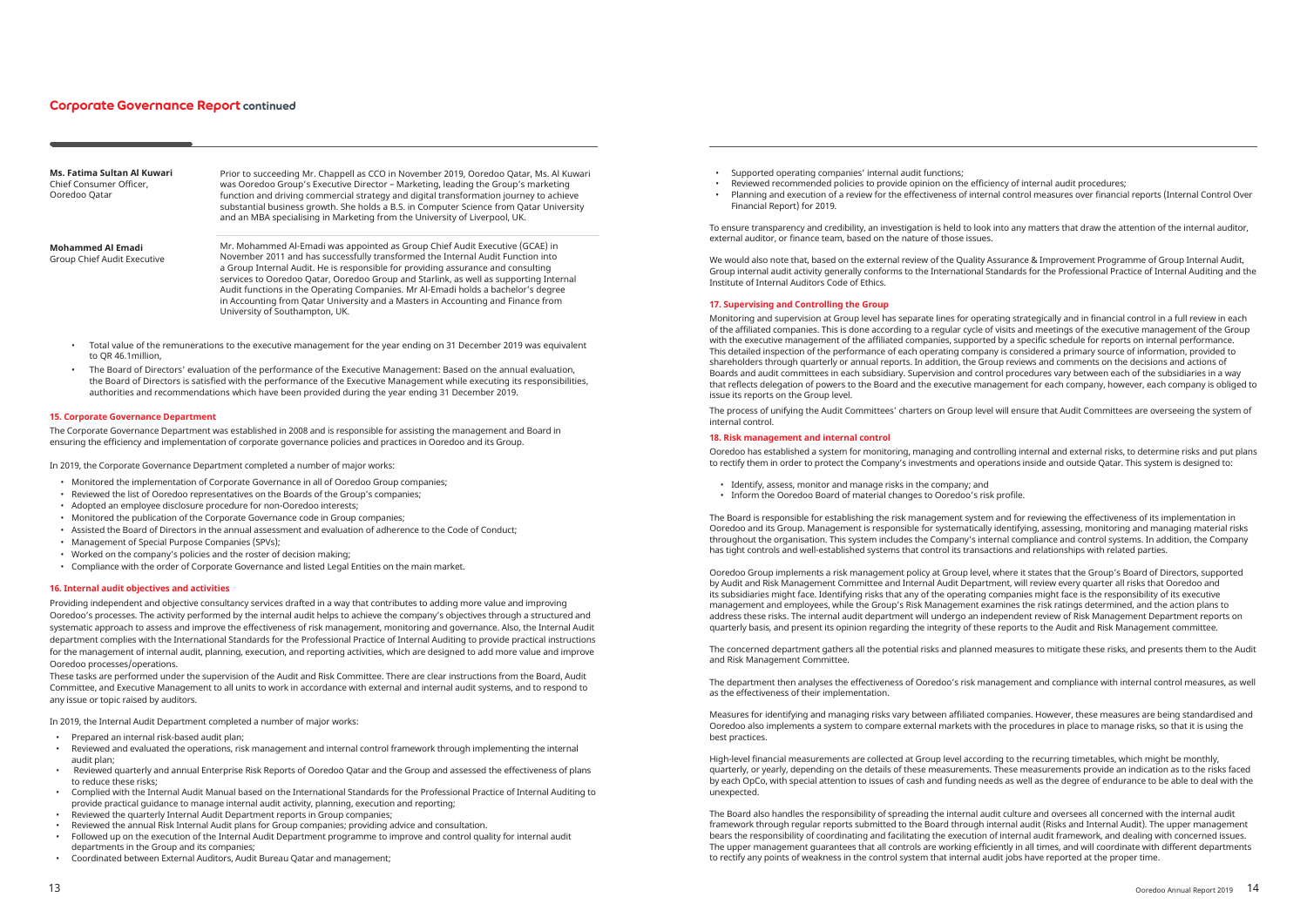The Internal Audit department will continuously review how adequate internal audit framework is through the execution of the annual internal audit plan which is based on risks. In case the internal audit department determined weakness points in the internal audit order, the respective department shall devise a work plan to mitigate and rectify the shortage in a specific time frame. The priority of rectifying weakness points is defined on basis of the potential strength and impact of weak points on the company. The internal audit department prepares half yearly reports on the progress made in monitoring to the Audit and Risk Management committee and the upper management.

The management defined in 2019 the procedures of control on financial data and confirming the integrity of the design and implementation of these procedures. The internal Audit Department made a comprehensive review for these procedures to confirm how fit it is to implement, and the administration was notified of the results of the review and the required improvements. As of 31 December 2019, the company was not aware of any failures or points of weakness in the internal review system, and no emergencies with negative impact on the company's financial status took place.

#### **19. Company's adherence to internal and external audit systems**

The Company has appointed an external auditor and is working on adherence to internal and external audit systems. There are decisions and clear instructions from the Board of Directors, Audit Committee and senior executive management that emphasise the necessity for all sectors and departments of the Company to adhere to internal and external audit, and deal with all cases identified by the auditors.

With regard to technical and accounting reports, some observations are contained in the reports of the Internal Auditor, External Auditor and the Audit Bureau. These are being dealt with as appropriate.

Also, the Company has a policy to ensure staff protection and confidentiality in the event of informing them of any suspicious transactions. This policy has been included as part of the Code of Ethics and Business Conduct.

#### **20. Availability of information**

The Company guarantees for all shareholders the right to review all relevant information and disclosures through its website and annual reports that are made available to all shareholders. Shareholders can access all information relating to Board members and their qualifications, including the number of shares they own in the Company, their presidencies or membership on the boards of directors of other companies, as well as information on executive management of the Company. All stakeholders are entitled to access to all relevant information.

In Articles (45), (48), and (52) of the Company's Articles of Association, the rights of minority shareholders have been implicitly provided for:

- The Board of Directors may invite the Assembly to convene whenever the need arises, and shall call upon it whenever requested by the controller or a number of shareholders representing not less than 10% of its capital.
- The General Assembly shall convene at an extraordinary meeting upon the invitation of the Board, or upon a written request addressed to the Board by a number of shareholders representing not less than one quarter of the company shares.
- Decisions of the General Assembly issued in accordance with the Company's Articles of Association are binding for all shareholders, including those who are absent from them, those who disagree with the opinion, or those who are disqualified or deficient.

#### **21. Dividend policy**

Ooredoo Q.P.S.C. follows a sustainable and progressive dividend under which the Board expects a dividend payout to be in the range of 40% to 60% of normalised earnings. The payout considers factors such as company strategy, business products, future capital requirements and capital structure.

Profits are distributed upon recommendation by the Board of Directors and a decision of the General Assembly of the Company in compliance with Article 61 and Article 63 of the Articles of Association of the Company.

#### **22. Shareholder records**

Subject to the provisions of Article 10 of the Company's Articles of Association, Article 159 of the Commercial Companies Law No. 11 for 2015, and Article 30 of the Corporate Governance Code issued by the Qatar Financial Markets Authority and at the direction of Qatar Exchange, the Company keeps true, accurate, and up-to-date records of the Company's shareholders via the central system for shareholders, run by the Stock Exchange.

Any shareholder or any related parties can look at the shareholders' register, and obtain all relevant information.

The two tables below show the major shareholders and shares held by members of the Board.

#### **Table 1: Shares Held by Major Shareholders**

| <b>Name Of Board Member</b>                                      | <b>Country</b>              | <b>Number of Shares</b> | Percentage |  |
|------------------------------------------------------------------|-----------------------------|-------------------------|------------|--|
| Qatar Holding                                                    | Qatar                       | 1,655,808,420           | 51.7%      |  |
| General Retirement & Social Insurance Authority                  | Qatar                       | 403,702,436             | 12.5%      |  |
| Abu Dhabi Investment Authority                                   | <b>United Arab Emirates</b> | 320,319,940             | 10%        |  |
| General Military Retirement and Social Insurance Authority Qatar |                             | 61,775,897              | 1.9%       |  |

#### **Table 2: Shares held by members of the Board**

| Name of Board Member                                                                              | <b>Number of Shares</b> | <b>Country</b> | <b>Beneficiary Name</b>                                              |
|---------------------------------------------------------------------------------------------------|-------------------------|----------------|----------------------------------------------------------------------|
| General Retirement & Social Insurance Authority<br>represented by H.E Mr Turki Mohammed Al Khater | 403,702,436             | Qatar          | <b>General Retirement &amp; Social</b><br><b>Insurance Authority</b> |
| H.F Mr. Turki Mohammed Al Khater                                                                  | 50,000                  | Qatar          | H.F.Mr. Turki Mohammed Al Khater                                     |
| Qatar National Bank (QNB) represented by<br>Mr. Abdulla Mubarak Al-Khalifa                        | 25,027,600              | Qatar          | <b>Qatar National Bank (QNB)</b>                                     |
| Mr. Ibrahim Al Mahmoud                                                                            | 62,000                  | Qatar          | Mr. Ibrahim Al Mahmoud                                               |
| Mr. Nasser Rashid Al Humaidi                                                                      | 50,000                  | Qatar          | Mr. Nasser Rashid Al Humaidi                                         |
| Dr. Nasser Mohammed Marafih                                                                       | 32,000                  | Qatar          | Dr. Nasser Mohammed Marafih                                          |

#### **23. Fair treatment of shareholders and voting rights**

According to the provisions of Article 16 of the Company's Articles of Association, which states that "each share shall give its holder equal proprietary rights as other shareholders, without any discrimination, in the Company's assets and equal rights to receive dividends as herein-after provided", the dividend will be distributed to the shareholders.

According to the provisions of Article 42 of the Company's Articles of Association, each shareholder has the right to attend the General Assembly, either personally or by proxy.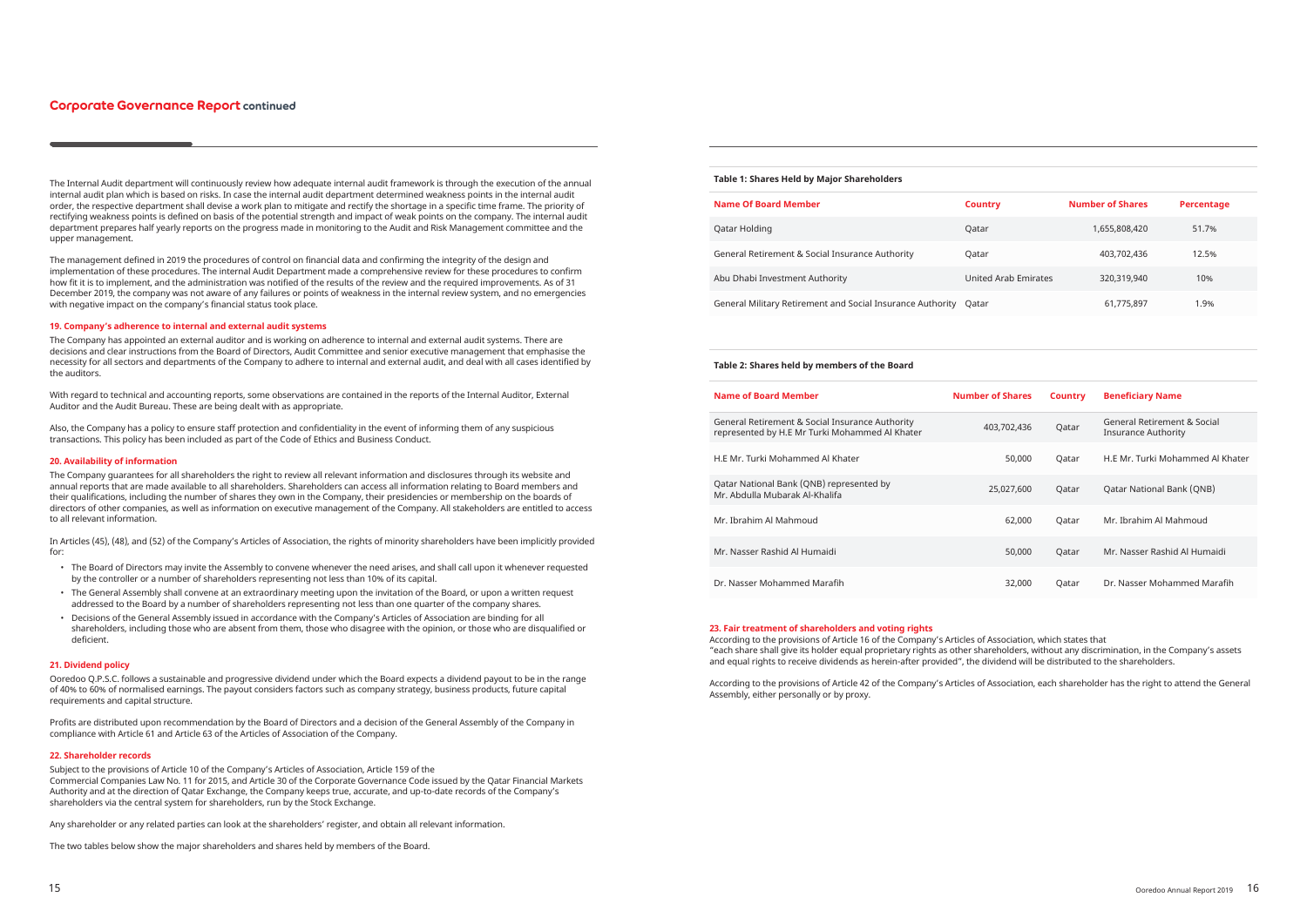#### **26. Parties Concerned**

The company has strict controls and deep-rooted regulations which govern its activities in going into deals or relationships with parties concerned. Also, the company's policy prohibits the Chairman and Members of the Board from making any deals for selling or buying the company's shares during the period specified by Qatar Stock Exchange, until the company's financial results are disclosed to the public and it is confirmed none of the parties concerned has made any deals during ban periods during 2019.

Information is available on deals held with the related parties concerned through revising the notes complementing audited and consolidated financial lists for the fiscal year ending 31 December 2019. In all cases, the transactions of related parties whether important transactions or else are disclosed in the Governance report which is prepared in compliance with article (122) of Qatari commercial companies law No (11) for 2015, and article (56) of the articles of association and article (122) of QFMA code. It is also presented in the audited financial indicators framework towards the end of the year to endorse it in the Annual General Meeting. For more details, readers can refer to the financial statement at the end of the year starting 31 December 2019, which is presented at the end of the Annual Report and considered an integral part of the Governance Report.

Information on the deals with concerned parties can be obtained by referring to the note complementing the consolidated audited financial lists for the year ending on 31 December 2019.

#### **27. Social Responsibility:**

Corporate Social Responsibility (CSR) focuses on ethical, social and environmental issues. Ooredoo is committed to ethical and legal standards in terms of practicing its activities and contributing to economic development and improving the quality of living conditions of the company's employees and their families, as well as the local community and society as a whole. It also works to respond to the demands of stakeholders and the environment in which they operate.

Ooredoo believes that CSR is an investment in society. It works to engage management and employees in CSR activities. The company is keen to invest in the local community in Qatar, as well as in the communities in which it operates.

Based on our belief that Ooredoo can enrich customers' digital lives and stimulate human development, the company works hard to ensure that everyone in its markets is able to take full advantage of our leading networks.

The company is committed to the United Nations' Goals of Sustainable Development. Ooredoo supports those goals in a number of areas across many initiatives, including projects to eradicate extreme poverty, improve human life and work to create a healthier world in the future. Details of these initiatives can be found in the Social Responsibility section of the Ooredoo Annual Report 2019.

#### **24. Employees of the Company**

The human resources policy adopted and applied by the Company is prepared in accordance with the provisions of the Labour Law No. 14 of 2004, and related ministerial decisions which serve the interests of the Company and its employees, and takes into account at the same time the principles of justice, equality, and non-discrimination on the basis of sex, race, or religion.

#### **25. The Company's achievements**

In 2019, the Company achieved a number of key milestones, notably:

- Improving the position of the Ooredoo brand, which rose to 41st place in the global Brand Finance top 50 ranking, with a brand value of USD3.78 billion;
- The data revenue represents more than 50% of the group revenue.
- Becoming a data experience leader in the countries where it operates. 4G services are now available to customers in 8 out of 10 Ooredoo markets; 5G services are available in Qatar and Kuwait (launched in 2019), with roll-out ongoing in Oman;
- Hosting the world's first 5G video call on 21 January 2019, between Ooredoo Group's head office in Doha and Ooredoo Kuwait's head office in Kuwait City;
- Demonstrating the power and potential of Ooredoo's 5G network at the IAAF World Athletics Championships held in Doha, offering smart stadium solutions to transform the fan experience;
- Successfully completing the split of its common outstanding stock on a ten-for-one basis on the Qatar Stock Exchange in July 2019. The stock split was undertaken as part of an initiative by the Exchange for all Qatar listed companies to generate more active trading by retail investors;
- Completing Indosat Ooredoo's Sale and Leaseback Agreements for a batch of 3,100 of its telecommunications towers. By monetising some non-core assets at a fair valuation, Indosat Ooredoo has been able to unlock the value of a portion of its tower portfolio, which in turn supports investment in mission critical parts of the business. Indosat Ooredoo also succeeded in reshaping its customer base to a more loyal and higher value user base with lower churn rates and maintained its position as the second largest mobile operator in Indonesia;
- Appointing new leadership to key operations, including Ahmad Abdulaziz Al Neama as the Chief Executive Officer at Indosat Ooredoo; Rajeev Sethi as Chief Executive Officer of Ooredoo Myanmar and Mansoor Rashid Al-Khater as the new Chief Executive Officer of Ooredoo Tunisia in November;
- Reaching 40 million people through its digital advertising campaign with Leo Messi, which covered 7 markets in the Middle East and Southeast Asia and resulted in 420,000 app downloads;
- Premiering a 360-degree online retail experience to further enhance digital retail channels in Qatar and the world's first AIpowered mobile data management system on Google Assistant;
- Launching Ooredoo One, a single plan that includes home Internet, smart Wi-Fi, landline and TV;
- Achieving more than one million downloads for the My Ooredoo App in Oman;
- Launching the Maldives' first e-commerce marketplace, Moolee, which streamlines the user shopping experience online;
- Launching the My Ooredoo App in Myanmar, recording 757,000 downloads and achieving a significant reduction in churn and increase in ARPU compared to customer not using the app;
- Partnering with the International Organisation for Migration (IOM) and other start-up incubators and accelerators to address the critical funding gap affecting young tech entrepreneurs in Iraq;
- Consolidating Ooredoo's position as mobile data market leader in Palestine, confirming at the end of 2019 its reach extended across a full 97% of the population;
- The company's outstanding performance was reflected in the number of regional and international awards. In Qatar, Ooredoo was awarded awarded Fastest Mobile Network in the Ookla Speedtest Global Index and named Best Managed Security Services Partner of The Year by Fortinet. Ooredoo Oman won the 'Best Telecom Company Oman 2019' at the International Business Magazine Awards and 'Best Mobile Network' at the P3 Communications Awards. Ooredoo Kuwait won 'Best Digital Service' award at the Telecoms World Middle East Awards 2019 for ANA, its personalised digital mobile plan;
- Ooredoo also won several awards at the Middle East Investor Relations Association (MEIRA) Annual Conference and Awards, including Best Corporate for Investor Relations – Qatar and Best Investor Relations Professional – Qatar.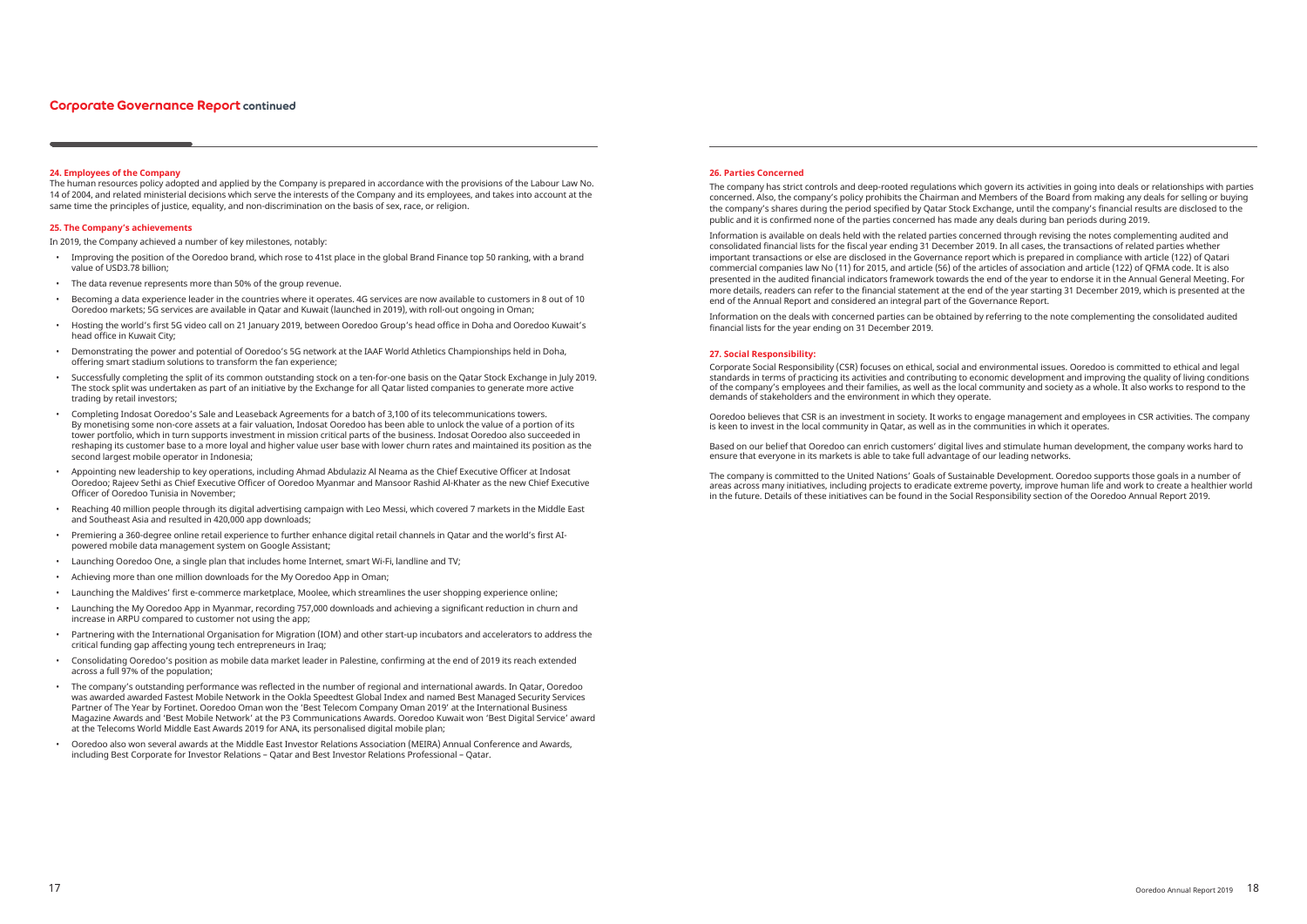## **B. Organization of the Internal Control System Functions Involved in the System of Internal Control over Financial Reporting**

Controls within the system of ICOFR are performed by all business functions and infrastructure functions with an involvement in reviewing the reliability of the books and records that underlie the financial statements. As a result, the operation of ICOFR involves staff based in various functions across the organization.

#### **Controls to Minimize the Risk of Financial Reporting Misstatement**

The system of ICOFR consists of a large number of internal controls and procedures aimed at minimizing the risk of misstatement of the financial statements. Such controls are integrated into the operating process and include those which:

• operate on a periodic basis such as those which are performed as part of the annual financial statement preparation process,

• have a direct or indirect impact on the financial statements themselves. Controls which have an indirect effect on the financial

- are ongoing or permanent in nature such as supervision within written policies and procedures or segregation of duties,
- 
- are preventative or detective in nature,
- statements include entity level controls and IT general controls such as system access and deployment controls whereas a control with a direct impact could be, for example, a reconciliation which directly supports a balance sheet line item,
- such as application enforced segregation of duty controls and interface checks over the completeness and accuracy of inputs. Manual internal controls are those operated by an individual or group of individuals such as authorization of transactions.

• feature automated and/or manual components. Automated controls are control functions embedded within system processes

#### **C. Measuring Design Implementation and Operating Effectiveness of Internal Control**

The Group has undertaken a formal evaluation of the adequacy of the design, implementation and operating effectiveness of the system of ICOFR. This evaluation incorporates an assessment of the design, implementation and operating effectiveness of the control environment as well as individual controls which make up the system of ICOFR taking into account:

- The risk of misstatement of the financial statement line items, considering such factors as materiality and the susceptibility of the particular financial statement item to misstatement.
- management override, competence of personnel and the level of judgment required.

• The susceptibility of identified controls to failure, considering such factors as the degree of automation, complexity, and risk of

These factors, in aggregate, determine the nature and extent of evidence that management requires in order to be able to assess whether or not the system of ICOFR is effective. The evidence itself is generated from procedures integrated within the daily responsibilities of staff or from procedures implemented specifically for purposes of the ICOFR evaluation. Information from other sources also form an important component of the evaluation since such evidence may either bring additional control issues to the attention of management or may corroborate findings.

- Control environment
- Risk assessment
- Control activities
- Information and communication
- **Monitoring**

The evaluation has included an assessment of the design, implementation, and operating effectiveness of controls within various processes including financing assets, investments in securities / associates / subsidiaries, treasury, fixed assets, other assets, customer deposits, sukuk financing, borrowing, other liabilities, equity, staff costs, expected credit losses (ECL), depreciation, other expenses, General Ledger and Financial Reporting. The evaluation also included an assessment of the design, implementation, and operating effectiveness of Entity Level Controls, Information Technology General and Application Controls, and Disclosure Controls.

As a result of the assessment of the design, implementation, and operating effectiveness of ICOFR, management did not identify any material weaknesses and concluded that ICOFR is appropriately designed, implemented, and operated effectively as of December 31, 2019.

#### **28. Assessment Report on Internal Control Over Financial Reporting:**

The Board of Directors of Ooredoo QPSC and its consolidated subsidiaries is responsible for establishing and maintaining adequate internal control over financial reporting (ICOFR). Our internal control over financial reporting is a process designed to provide reasonable assurance regarding the reliability of financial reporting and the preparation of the firm's consolidated financial statements for external reporting purposes in accordance with International Financial Reporting Standards (IFRS). ICOFR includes our disclosure controls and procedures designed to prevent misstatements.

We have conducted an evaluation of the **design, implementation and the operating effectiveness** of internal control over financial reporting, as of December 31, 2019, based on the framework and the criteria established in *Internal Control – Integrated Framework* (2013), issued by the Committee of Sponsoring Organizations of the Treadway Commission ("COSO").

We have covered all the material business and operating companies in its assessment of internal control over financial reporting as of December 31, 2019.

The Company's auditor, Deloitte & Touche – Qatar Branch, an independent accounting firm, has issued an reasonable assurance report on our assessment of ICOFR.

#### **A. Risks in Financial Reporting**

The main risks in financial reporting are that either financial statements do not present a true and fair view due to inadvertent or intentional errors (fraud) or the publication of financial statements is not done on a timely basis. A lack of fair presentation arises when one or more financial statement amounts or disclosures contain misstatements (or omissions) that are material. Misstatements are deemed material if they could, individually or collectively, influence economic decisions that users make on the basis of the financial statements.

To confine those risks of financial reporting, the Group has established ICOFR with the aim of providing reasonable but not absolute assurance against material misstatements and conducted an assessment of the effectiveness of the Group's internal control over financial reporting based on the framework established in Internal Control Integrated Framework (2013) issued by the Committee of Sponsoring Organizations of the Treadway Commission (COSO). COSO recommends the establishment of specific objectives to facilitate the design and evaluate adequacy of a control system.

The COSO Framework includes 17 basic principles, and five components:

Controls covering each of the 17 principles and five components have been identified and documented.

As a result in establishing ICOFR, management has adopted the following financial statement objectives:

- Existence / Occurrence assets and liabilities exist and transactions have occurred.
- Completeness all transactions are recorded, account balances are included in the financial statements.
- Valuation / Measurement assets, liabilities and transactions are recorded in the financial reports at the appropriate amounts.
- Rights and Obligations and ownership rights and obligations are appropriately recorded as assets and liabilities.
- Presentation and disclosures classification, disclosure and presentation of financial reporting is appropriate.

However, any internal control system, including ICOFR, no matter how well conceived and operated, can provide only reasonable, but not absolute assurance that the objectives of that control system are met. As such, disclosure controls and procedures or systems for ICOFR may not prevent all errors and fraud. Further, the design of a control system must reflect the fact that there are resource constraints, and the benefits of controls must be considered relative to their costs.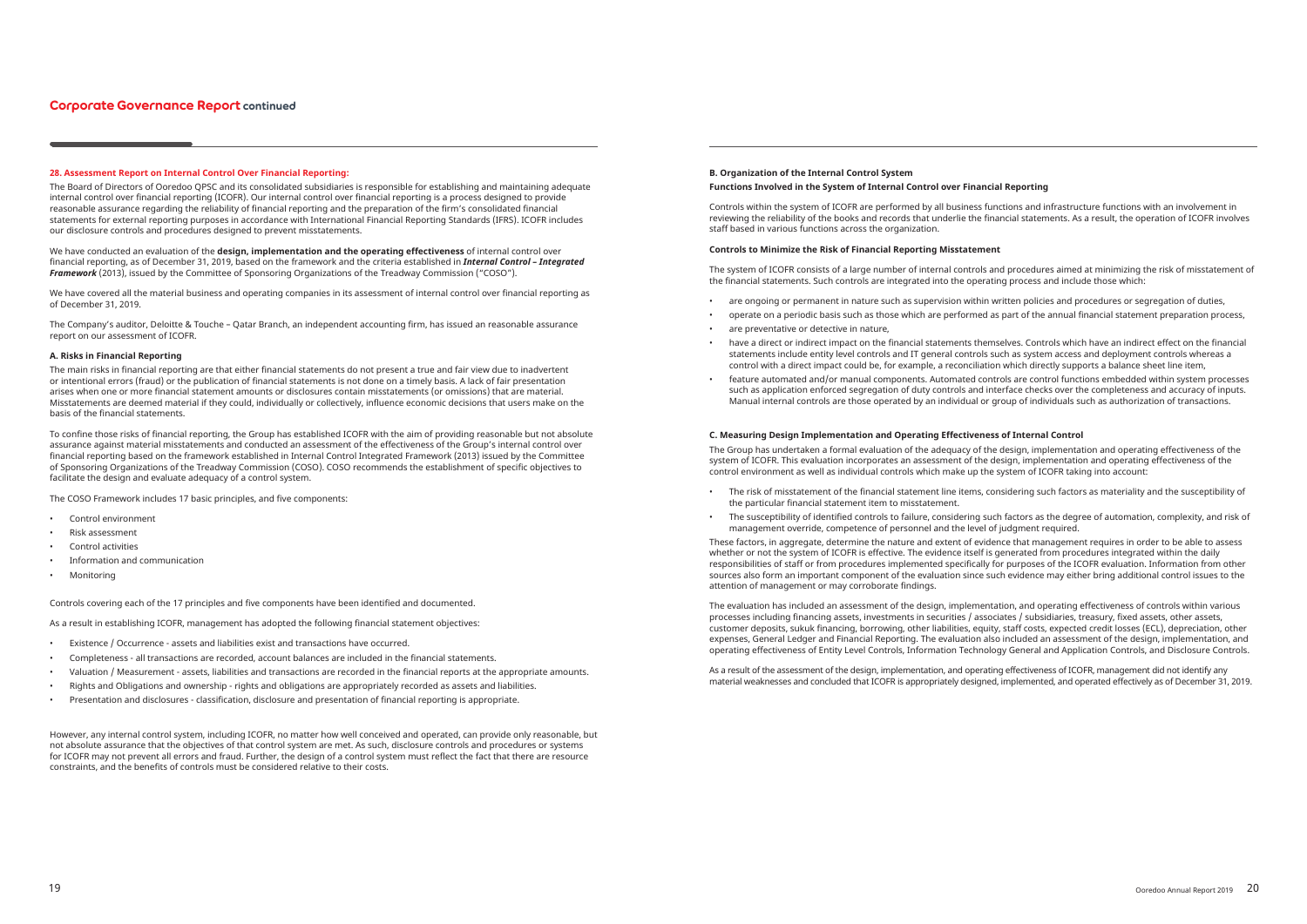**QR. 83371**

**RN: 0518/SM/FY2020**

**Independent Assurance Report, to the Shareholders of Ooredoo Q.P.S.C. (the "Company") and its subsidiaries (referred together as the "Group") on the Board of Directors' Statements on Compliance with the applicable Qatar Financial Markets Authority Laws and relevant legislations including the Governance Code for Companies & Legal Entities Listed on the Main Market** 

In accordance with Article 24 of the Governance Code for Companies & Legal Entities Listed on the Main Market Issued by the Qatar Financial Markets Authority ("QFMA") Board pursuant to Decision No. (5) of 2016, we have carried out a limited assurance engagement over the Board of Directors' Statements on Compliance (the "Directors' Statements on Compliance") of the Group with the applicable QFMA Laws and relevant legislations including the Governance Code for Companies & Legal Entities Listed on the Main Market (the "Code") included in the relevant sections of the Annual Corporate Governance Report as at 31 December 2019.

#### **Responsibilities of the directors and those charged with governance**

The Board of Directors of the Group is also responsible for preparing the Directors' Report that covers, at the minimum, the requirements of Article 4 of the Code.

In Sections 1, 2, 13, 15, 16 and 18 of the Annual Corporate Governance Report, the Board of Directors provides its Directors' Statements on Compliance with the applicable QFMA Laws and relevant legislations including the Code.

#### **Our Responsibilities**

Our responsibilities are to issue a limited assurance conclusion on whether anything has come to our attention that causes us to believe that the Directors' Statements on Compliance does not present fairly, in all material respects, the Group's compliance with the QFMA Law and relevant regulation including the Code.

We conducted our engagement in accordance with International Standard on Assurance Engagements 3000 (Revised) 'Assurance Engagements Other Than Audits or Reviews of Historical Financial Information' issued by the International Auditing and Assurance Standards Board ('IAASB').

This standard requires that we plan and perform our procedures to obtain limited assurance about whether anything has come to our attention that causes us to believe that the Directors' Statements on Compliance, taken as a whole, is not prepared in all material respects in accordance with the applicable QFMA Laws and relevant legislations including the Code. The applicable QFMA Laws and relevant legislations including the Code comprises the criteria by which the Group's compliance is to be evaluated for purposes of our limited assurance conclusion.

The procedures performed in a limited assurance engagement vary in nature and timing from, and are less in extent than for, a reasonable assurance engagement. Consequently, the level of assurance obtained in a limited assurance engagement is substantially lower than the assurance that would have been obtained had a reasonable assurance engagement been performed. We did not perform procedures to identify additional procedures that would have been performed if this were a reasonable assurance engagement.

Our limited assurance procedures comprise mainly of inquiries of management and inspection of supporting policies, procedures, and other documents to obtain an understanding of the processes followed to identify the requirements of the applicable QFMA Laws and relevant legislations including the Code (the 'requirements'); the procedures adopted by management to comply with these requirements; and the methodology adopted by management to assess compliance with these requirements. When deemed necessary, we observed evidences gathered by management to assess compliance with the requirements.

#### **Inherent limitations**

Non-financial performance information is subject to more inherent limitations than financial information, given the characteristics of the subject matter and the methods used for determining such information.

Because of the inherent limitations of certain qualitative criteria in the application of the relevant QFMA Laws and relevant legislations including the Code, many of the procedures followed by entities to adopt governance and legal requirements depend on the personnel applying the procedure, their interpretation of the objective of such procedure, their assessment of whether the compliance procedure was implemented effectively, and in certain cases would not maintain an audit trail.

#### **Our Independence and Quality Control**

In carrying out our work, we have complied with the independence and other ethical requirements of the Code of Ethics for Professional Accountants issued by the International Ethics Standards Board for Accountants, which are founded on fundamental principles of integrity, objectivity, professional competence and due care, confidentiality and professional behaviour and the ethical requirements that are relevant in Qatar. We have fulfilled our other ethical responsibilities in accordance with these requirements and the IESBA Code.

Our firm applies International Standard on Quality Control 1 and accordingly maintains a comprehensive system of quality control including documented policies and procedures regarding compliance with ethical requirements, professional standards and applicable legal and regulatory requirements.

#### **Other information**

The Board of Directors is responsible for the other information. The other information comprises the Annual Corporate Governance Report but does not include the Directors' Statements on Compliance, which we obtained prior to the date of this auditor's report.

Our conclusion on the Directors' Statements on Compliance with applicable QFMA Laws and relevant legislations including the Code does not cover the other information and we do not, and will not express any form of assurance conclusion thereon.

In connection with our engagement to report on the Directors' Statements on Compliance, our responsibility is to read the other information identified above and, in doing so, consider whether the other information is materially inconsistent with the Directors' Statements on Compliance or our knowledge obtained in the engagement, or otherwise appears to be materially misstated.

If, based on the work we have performed, on the other information that we obtained prior to the date of this report, we conclude that there is a material misstatement of this other information, we are required to report that fact. We have nothing to report in this regard.

#### **Conclusions**

Based on our limited assurance procedures performed and evidence obtained, nothing has come to our attention that causes us to believe that the Directors' Statements of Compliance with the applicable QFMA Laws and relevant legislations including the Code included in Sections 1, 2, 13, 15, 16 and 18 of the Annual Corporate Governance Report, in all material respects, is not fairly stated as at 31 December 2019.

Doha – Qatar 13 February 2020 For Deloitte & Touche Qatar Branch

**Midhat Salha** Partner

License No. 257 QFMA Auditor License No. 120156



# Independent Assurance Report on Compliance to Qatar Financial Markets Authority Laws and relevant legislations